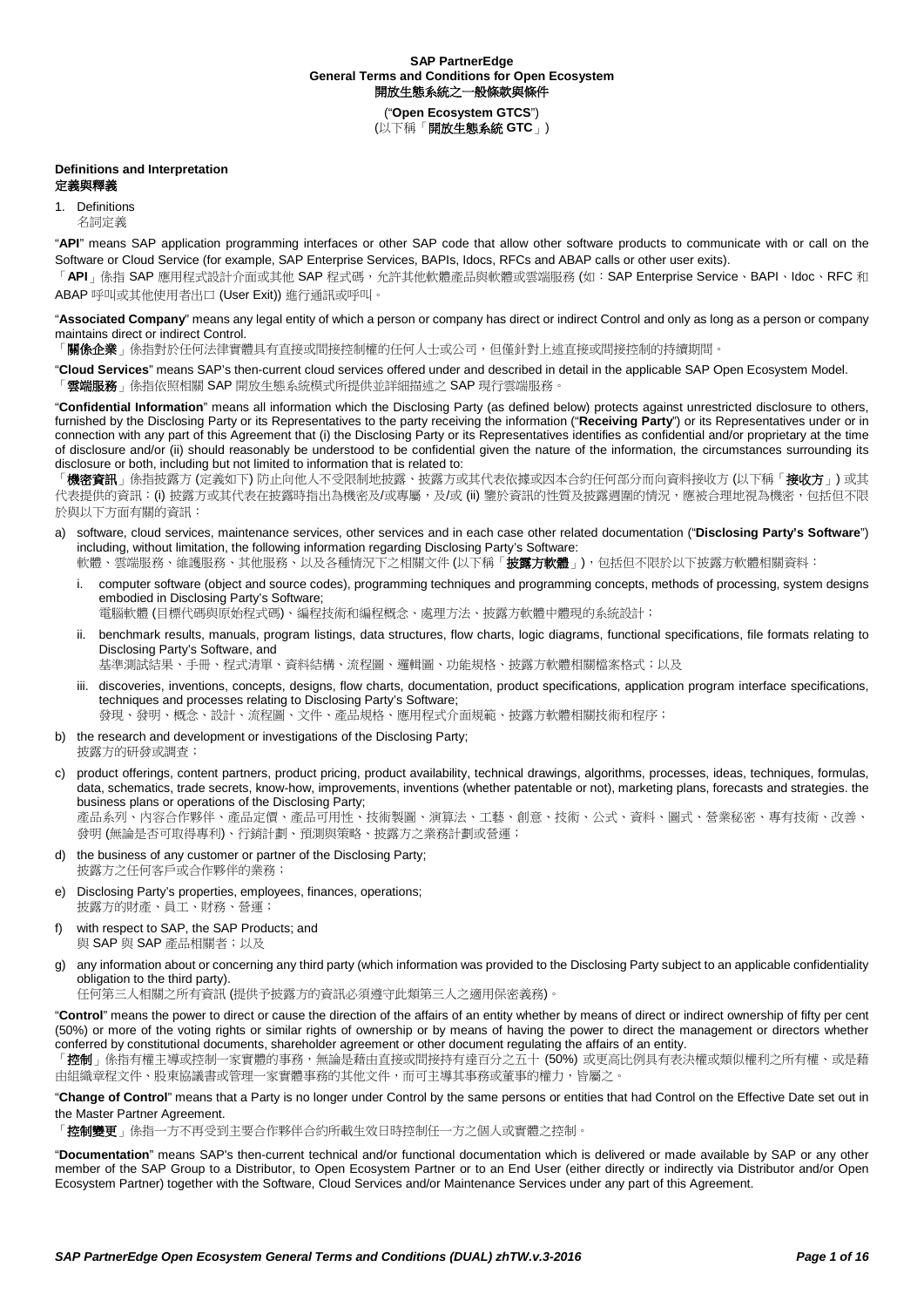「**紀錄文件**」係指 SAP 或 SAP 集團其他成員向分銷商、向開放生態系統合作夥伴或向最終用戶提供 (直接地或间接地透過經銷商及/或開放生態系統 合作夥伴)隨同本合約規定之軟體、雲端服務及/或維護服務提交或提供之 SAP 當時技術及/或功能紀錄文件。

"**End User**" means a person or entity to which Open Ecosystem Partner distributes, positions or provides access to a SAP Product in compliance with the applicable SAP Open Ecosystem Model and which has been or will be granted a license right by SAP to use a SAP Product but excluding any member of the OE Partner Group.

「**終端使用者**」係指開放生態系統合作夥伴散佈、放置、或提供符合其相應的 SAP 分銷模式之下的 SAP 產品存取權,且已獲得或將獲得 SAP 授權使 用 SAP 產品之個人或實體,但 OE 合作夥伴集團成員除外。

"**Export Law**" means all constitutions, laws, statutes, codes, ordinances, orders, judgments, decrees, injunctions, rules, regulations, permits restrictive measures, trade sanctions, embargos and other legally binding requirements of all federal, country, international, state and local governmental authorities relating to export, re-export or import.

「**出口法律**」係指所有聯邦、國家、國際、州立與當地政府機關有關出口、轉口或進口之一切章程、法律、條款、法規、條例、命令、判決、規章、 規則、許可、限制措施、貿易制裁、禁運與其他具有法律拘束力之規定。

"**Feedback**" means input regarding the SAP Products, services, business or technology plans, including, without limitation, comments or suggestions regarding the possible creation, modification, correction, improvement or enhancement of the SAP Products and/or services, or input as to whether Open Ecosystem Partner believes SAP's development direction is consistent with their own business and IT needs.

「**意見反應**」係指關於 SAP 之軟體、產品、服務、業務或技術計劃的意見,包括但不限於對於 SAP 軟體、產品和/或服務可能之建立、修改、修正、 改進或增強之評論或建議,或關於開放生態系統合作夥伴認為 SAP 之發展方向是否與其自身業務和 IT 需要一致之意見。

"**Intellectual Property Rights**" means patents of any type, design rights, utility models or other similar invention rights, copyrights, mask work rights, trade secret or confidentiality rights, trademarks, trade names and service marks and any other intangible property rights, including applications and registrations for any of the foregoing, in any country, arising under statutory or common law or by contract and whether or not perfected, now existing or hereafter filed, issued, or acquired.

「**智慧財產權**」係指任何類型的專利權、新式樣權、實用新型權或其他類似發明權、著作權、積體電路佈局設計權 (mask work right)、營業秘密或機 密權、商標 (trade mark)、商號 (trade name) 和服務標誌,及任何其他無形財產權,亦包括前述權利於任何地區/國家,依成文法或判例法,或依契約 之申請和註冊,並無論其是否完善,是否當前存在或係將來提請、提交或取得

"**Maintenance Services**" means SAP's then-current maintenance and/or support services offered under and described in detail in the applicable SAP Open Ecosystem Model.

「維護服務」係指依照相關 SAP 開放生態系統模式所提供並詳細描述之 SAP 現行維護服務和/或支持。

"**OE Partner Group**" means any legal entity that has direct or indirect Control over the Open Ecosystem Partner and only as long as that legal entity maintains direct or indirect Control ("**Parent Companies**") as well as all Associated Companies of the Parent Companies.

「**OE** 合作夥伴集團」係指任何對於開放生態系統合作夥伴具有直接或間接控制權之法律實體 (以下稱「母公司」) 以及其所有關係企業,但僅針對上 述直接或間接控制的持續期間。

"**OE Partner Product List**" means any product list(s) issued by SAP for the applicable SAP Open Ecosystem Model setting out the available software as further defined in the in the applicable SAP Open Ecosystem Model.

「**OE** 合作夥伴產品名單」係指任何 SAP 就相關 SAP 開放生態系統模式之可用軟體 (詳細定義於相關 SAP 開放生態系統模式) 所列之產品名單。

"**Program Requirements**" means that Open Ecosystem Partner has to fulfill certain program requirements as described in detail in the applicable SAP Open Ecosystem Model and the Open Ecosystem Program Guide.

「**計畫要求**」係指開放生態系統合作夥伴必須滿足之特定計畫要求,其詳列於相關 SAP 開放生態系統模式與開放生態系統計畫指南。

## "**Representatives**" means:

"「代表」係指:

- a) in case of Open Ecosystem Partner (i) employees, consultants and (sub)-contractors of any member of the OE Partner Group and (ii) attorneys, accountants or other professional business advisors of any member of the OE Partner Group, and 對於開放生態系統合作夥伴:(i) OE 合作夥伴集團任何成員之員工、顧問、及分包商,以及 (ii) OE 合作夥伴集團任何成員之律師、會計師、或其 他專業業務顧問,以及
- b) in case of SAP (i) employees, consultants and (sub)-contractors of any member of the SAP Group and (ii) attorneys, accountants or other professional business advisors of any member of the SAP Group

對於 SAP: (i) SAP 集團任何成員之員工、顧問、及分包商,以及 (ii) SAP 集團任何成員之律師、會計師、或其他專業業務顧問;

who are in both cases actively and directly involved in the performance of obligations under any part of this Agreement or who otherwise need to know the Confidential Information for the purpose of Party's performance under any part of this Agreement and are put under obligations of confidentiality substantially similar to those set forth in Part 1 - [Article 2](#page-3-0) (Confidentiality).

且雙方之上述人員積極、直接參與履行本合約項下義務,或在其他方面需要瞭解機密資訊以便該方履行本合約,且負有實質上類似於本合約第一部分 - 第 [Article 2](#page-3-0) 條 (保密) 所載的保密責任。

"**SAP Group**" means SAP Parent and any of its Associated Companies.

「**SAP** 集團」係指 SAP 母公司與其任何關係企業。

"**SAP Group Software**" means (i) any and all software products listed on the OE Partner Product List as well as any SAP SDK which are provided by SAP or any other member of the SAP Group to a Distributor, to Open Ecosystem Partner or to an End User (either directly or indirectly via Distributor and/or Open Ecosystem Partner) under any part of this Agreement all as developed by or for the SAP Group; (ii) any new releases, updates or versions thereof made available through unrestricted shipment pursuant to Maintenance Services or warranty obligation by any member of the SAP Group; and (iii) any complete or partial copies or replacements of any of the foregoing.

「**SAP** 集團軟體」係指 (i) OE 合作夥伴產品清單及任何 SAP SDK 所列、由 SAP 集團所自行或委託他人開發之所有軟體產品,並由 SAP 或 SAP 集 團之其他成員向分銷商、向開放生態系統合作夥伴或向最終用戶提供(直接地或间接地透過經銷商及/或開放生態系統合作夥伴);(ii) 依據維護服務 或 SAP 集團成員之擔保義務,藉由不受限制之出貨所提供之任何新發行版本、更新、或版本;及 (iii) 前述任何一項的完整或部分複本或替代品。

"**SAP Materials**" means any software, programs, tools, systems, data, or other materials made available by SAP or any other member of the SAP Group to a Distributor, to Open Ecosystem Partner or to an End User (either directly or indirectly via Distributor and/or Open Ecosystem Partner) prior to or in the course of the performance under any part of this Agreement including, but not limited to, the other SAP Products.

「**SAP** 材料」係指 SAP 或 SAP 集團任何成員於本合約履約之前或過程中向分銷商、向開放生態系統合作夥伴或向最終用戶提供(直接地或间接地透 過經銷商及/或開放生態系統合作夥伴)任何軟體、程式、工具、系統、資料或其他資料,包括但不限於其他 SAP 產品。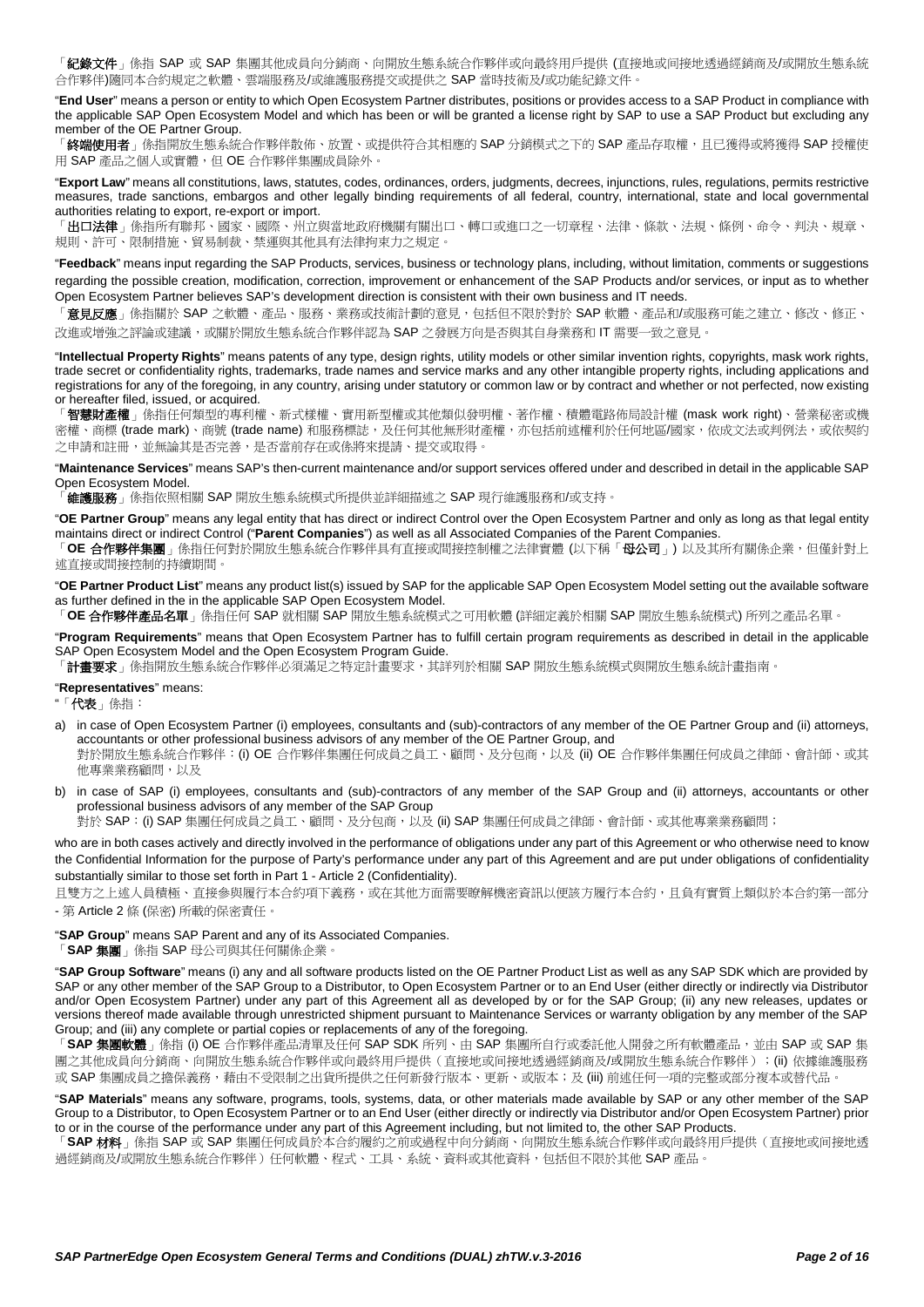"**SAP Parent**" means SAP SE, a European Company (Societas Europaea, SE) established under the laws of Germany and the European Union, registered with the commercial register of the local court of Mannheim, Germany, under HRB 719915, with registered office in Walldorf, Germany, and business address at Dietmar-Hopp-Allee 16, 69190 Walldorf, Germany.

「SAP 母公司」係指 SAP SE, 一家歐洲公司 (Societas Europaea, SE), 依德國及歐盟法律設立,於 Mannheim 商業登記處之登記編號為 HRB 719915, 登記營業處所位於德國 Walldorf, 址設 Dietmar-Hopp-Allee 16, 69190 Walldorf, Germany

"**SAP Partner Code of Conduct**" means SAP Group's global policy document that provides a set of informative guidelines to enable partners to comply with good business practices which is published on SAP's partner-dedicated website.

「**SAP** 合作夥伴行為準則」係指 SAP 集團的全球政策文件,提供全套的資訊相關指南,用以確保合作夥伴遵守 SAP 合作夥伴專用網站所載的良好商 業規範。

"**SAP Product**" means Software, Documentation, SAP Materials, Cloud Services and Maintenance Services.

「**SAP** 產品」係指軟體、紀錄文件、SAP 材料、雲端服務及維護服務。

"**SAP SDK**" means SAP software development kit that includes tools such as APIs, source code, redistributable files and instructions.

「**SAP SDK**」係指 SAP 軟體開發套件,包括 API、原始程式碼、可轉散發檔案和指示等工具。

"**Software**" means SAP Group Software as well as Third Party Software.

「軟體」係指 SAP 集團軟體及第三方軟體

"**Third Party Software**" means (i) any and all software products listed on the OE Partner Product List which are provided by SAP or any other member of the SAP Group to a Distributor, to Open Ecosystem Partner or to an End User (either directly or indirectly via Distributor and/or Open Ecosystem Partner) under any part of this Agreement all as developed by or for companies other than the SAP Group; (ii) any new releases, updates or versions thereof made available through unrestricted shipment pursuant to Maintenance Services or warranty obligation by any member of the SAP Group; and (iii) any complete or partial copies or replacements of any of the foregoing.

「**第三方軟體**」係指 (i) OE 合作夥伴產品清單所列、由 SAP 集團以外之公司所自行或委託他人開發之所有軟體產品,並由 SAP 或 SAP 集團之其他 成員向分銷商、向開放生態系統合作夥伴或向最終用戶提供(直接地或间接地透過經銷商及/或開放生態系統合作夥伴);(ii) 依據維護服務或 SAP 集 團成員之擔保義務,藉由不受限制之出貨所提供之任何新發行版本、更新、或版本;及 (iii) 前述任何一項的完整或部分複本或替代品。

"**Use**" means to activate the processing capabilities of the Software, Cloud Services and/or Maintenance Services, load, execute, access, employ the Software, Cloud Services and/or Maintenance Services, or display information resulting from such capabilities.

「使用」係指啟用軟體、雲端服務及/或維護服務的處理能力,載入、執行、存取、採用該軟體雲端服務及/或維護服務,或展示這些能力產生的資訊。

- 2. Any terms not defined in these Open Ecosystem GTCS will have the meaning ascribed to them in other parts of the Agreement. 本開放生態系統 GTC 未定義之所有詞彙應具備本合約其他部分為其定義的含意。
- 3. The headings in these Open Ecosystem GTCS are for convenience only and are to be ignored in construing these Open Ecosystem GTCS. 本開放生態系統 GTC 之條款標題僅出於便利目的而採用,不得影響本開放生態系統 GTC 之解釋。
- 4. Any reference in these Open Ecosystem GTCS to a defined document is a reference to that defined document as amended, varied, novated or supplemented from time to time.

本開放生態系統 GTC 所指之任何特定文件,包含該文件不時修訂、更改、替代、或補充內容。

5. Where the context so admits, the singular includes the plural and vice versa. 倘文義允許,表達單數之字詞包括複數情形,反之亦然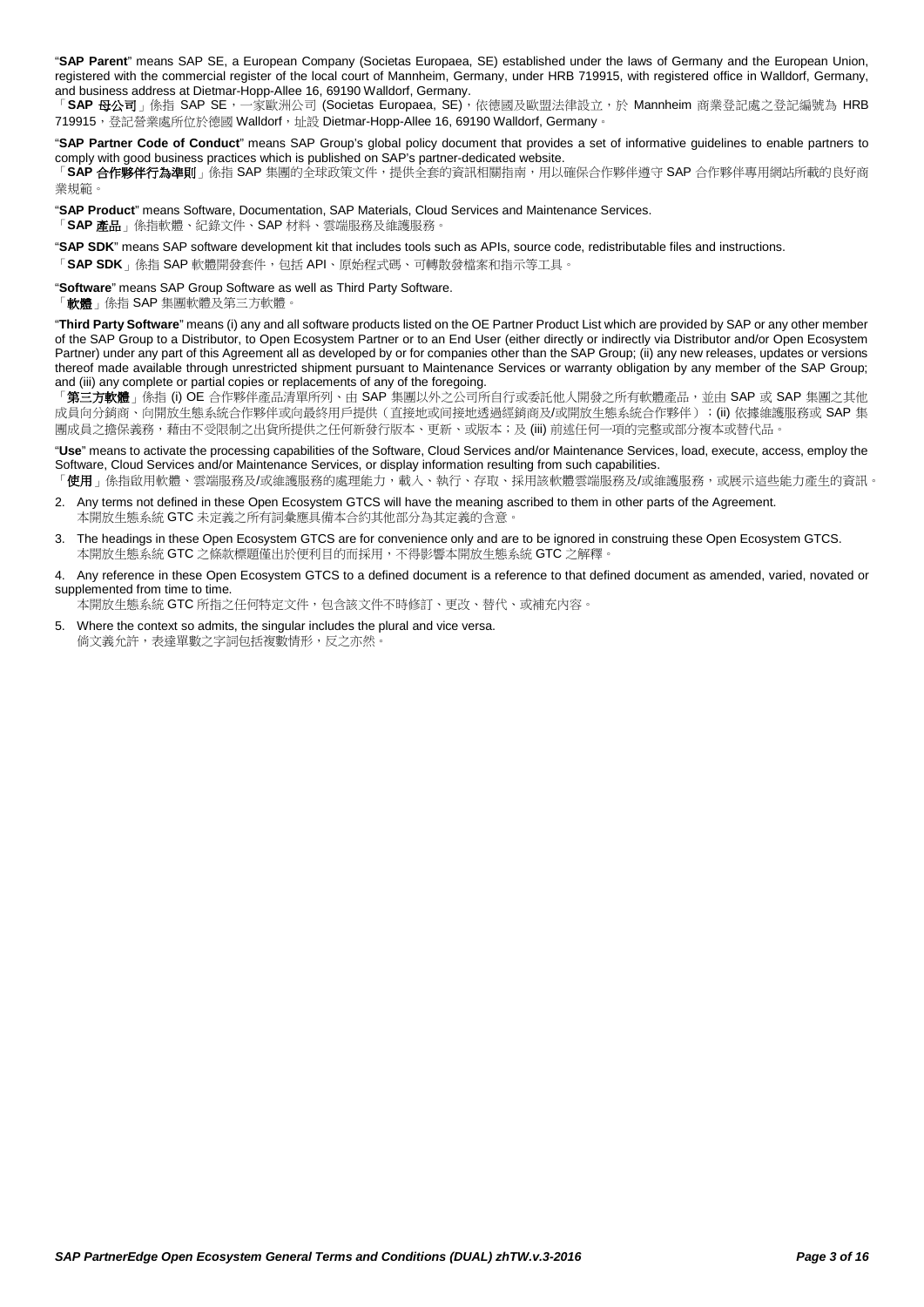## **PART 1 – General Terms and Conditions** 第 **1** 部分 **-** 一般條款與條件

# **Article 1 Non-Exclusivity; Freedom of Action** 無排他性;行動自主權

1. The Parties' obligations under any part of this Agreement are non-exclusive. SAP is not precluded from marketing, licensing, positioning, providing and distributing SAP Products through other partners. Nothing in this Agreement prohibits or restricts either Party's right to develop, make, use, market, license, position, provide and distribute software, cloud services, maintenance services, subscription services or other services, documents, materials or other products similar to or competitive with those of the other Party as long as it does not thereby breach its confidentiality obligations or any other part of this Agreement.

雙方於本合約項下義務無排他性。SAP 得透過其他合作夥伴對 SAP 產品進行行銷、授權、放置、提供或散佈。本合約中任何內容都不應解釋為禁 止或限制任一方,對於軟體、雲端服務、維護服務、訂閱服務、其他服務/文件/材料、或與另一方相似或競爭之產品或服務,進行開發、製造、使用、 行銷、授權、放置、提供或經銷之權利,但以該方為該等行為並未違反其保密義務及本合約為限。

2. Open Ecosystem Partner acts in its own name, at its own risk and for its own account for the performance of any activities arising under any part of this Agreement. The Parties are therefore independent contractors and do not act as agents or representatives of each other. Neither Party is entitled to hold itself out as representing the other Party or to make any statement or give any undertaking on behalf of the other Party. Open Ecosystem Partner indemnifies SAP and any other member of the SAP Group in respect of any third-party claims against SAP arising from or relating to a third party's assertion that the Open Ecosystem Partner acted as agent, representative or otherwise on SAP's behalf.

開放生態系統合作夥伴以自身名義,履行本合約中任何內容所生之行為,並自行負擔相關風險與義務。雙方當事人均為獨立契約當事人,非他方 之代理人或代表。任一方不得冒充代表另一方、或替另一方作出任何聲明或承諾。如有任何第三方宣稱開放生態系統合作夥伴擔任 SAP 之代理人、代 表或以其他方式代表之,導致第三方對 SAP 及任何 SAP 集團成員提出請求,開放生態系統合作夥伴應負賠償責任

3. This Agreement must not be construed as creating a partnership, joint venture, agency relationship or granting a franchise under any applicable laws.

本合約不得依任何相關法律解釋為形成夥伴關係、合資關係、委託代理關係、或授予特許權。

## <span id="page-3-0"></span>**Article 2 Confidentiality** 保密條款

1. Confidential Information must not be used or reproduced in any form except as required to accomplish the intent of this Agreement. Any reproduction of any Confidential Information of a party disclosing the information ("**Disclosing Party**") remains the property of the Disclosing Party and must contain any and all confidential or proprietary notices or legends which appear on the original.

除以達成本合約目的之必要外,不得以任何形式使用或複製機密資訊。披露資訊方 (以下稱「**披露方**」) 之任何機密資訊,其一切複製仍應為披露 方之財產,且必須保留原始呈現之所有機密或專屬聲明或警語。

2. The Receiving Party must (a) take all Reasonable Steps (as defined below) to keep all Confidential Information strictly confidential; (b) not disclose any Confidential Information to any person other than its Representatives; (c) not use Confidential Information for any purpose other than in connection with the Parties' performance under any part of this Agreement; and (d) not disclose to any person (other than its Representatives) any information about the Agreement, or the terms or conditions or any other facts relating thereto, including, without limitation, the fact that Confidential Information has been made available to the Receiving Party or its Representatives.

接收方必須 (a) 採取一切合理步驟 (如下定義) 嚴格確保所有保密資訊維持保密; (b) 不得向其代表以外之任何人披露任何機密資訊; (c) 不得出於雙 方據本合約履行合約以外之目的使用另一方的機密資訊;且 (d) 不得向任何人 (其代表除外) 披露有關合約的任何資訊,或條款或條件或與之相關的任 何其他事實,包括但不限於已向接收方或其代表提供機密資訊的事實。

"**Reasonable Steps**" means those steps the Receiving Party takes to protect its own similar proprietary and confidential information, which must not be less than a reasonable standard of care.

「**合理步驟**」係指接收方採取相關步驟,以保護自身類似的專有和保密資訊,該保護不得低於合理的保護標準。

- 3. The Receiving Party will be responsible for any breach of the terms of this Agreement by it or its Representatives. 接收方必須對自身或其代表違反本合約條款的任何行為承擔責任
- 4. Confidential Information of either Party disclosed prior to execution of the Agreement is subject to the protections afforded hereunder. 本合約締結前已披露之當事人機密資訊,亦受本合約之保護
- 5. The above restrictions on the use and disclosure of the Confidential Information do not apply to any Confidential Information that: 關於使用及披露機密資訊的上述限制不適用於以下任何機密資訊:
- a) is independently developed by Receiving Party without reference to or use of the Disclosing Party's Confidential Information, or is lawfully received free of restriction from a third party having the right to furnish such Confidential Information; 由接收方獨立開發且未參考或使用披露方的機密資訊,或合法從有權提供此類機密資訊的第三方獲得且無任何限制;
- b) has become generally available to the public without breach of this Agreement by Receiving Party; 已普遍對公眾開放且非因接收方違反本合約致使;
- c) at the time of disclosure was known to the Receiving Party free of restriction; or 接受方於資訊披露時已知且不受限制;
- d) the Disclosing Party agrees in writing is free of such restrictions. 披露方以書面方式同意無此類限制;

6. Neither Party will use the name of the other Party in publicity, advertising, or similar activity, without the prior written consent of the other Party. However, any member of the SAP Group may use Open Ecosystem Partner's name in customer and partner listings (including, without limitation, showing Open Ecosystem Partner's name, address, contact details, partner engagements, areas of expertise and/or offerings on SAP's websites or online marketplaces) or, at times mutually agreeable to the Parties, as part of the SAP Group's marketing efforts (including without limitation reference calls and stories, press testimonials, site visits, SAPPHIRE participation). The SAP Group will make reasonable efforts to avoid having the reference activities unreasonably interfere with Open Ecosystem Partner's business. Open Ecosystem Partner agrees that SAP may share information on Open Ecosystem Partner with any other member of the SAP Group for marketing and other business purposes and that Open Ecosystem Partner has secured permission from its employees to allow SAP to share business contact information with any other member of the SAP Group.

未經另一方的事先書面同意,雙方中任何一方皆不得在公共場合、廣告或類似活動中使用另一方的名稱。然而,任何 SAP 集團成員有權在客戶及 合作夥伴清單中 (包括但不限於於 SAP 網站或線上行銷平台上顯示開放生態系統合作夥伴之名稱、地址、聯絡資料、合作關係、專業領域及/或其方案) 使用開放生態系統合作夥伴之名稱,作為 SAP 集團行銷內容的一部分 (包括但不限於參考引用和敘述、新聞測試稿、現場採訪、SAPPHIRE 參與) SAP 集團將負起合理責任,避免不合理之上述活動干擾開放生態系統合作夥伴之業務。開放生態系統合作夥伴同意 SAP 得將開放生態系統合作夥伴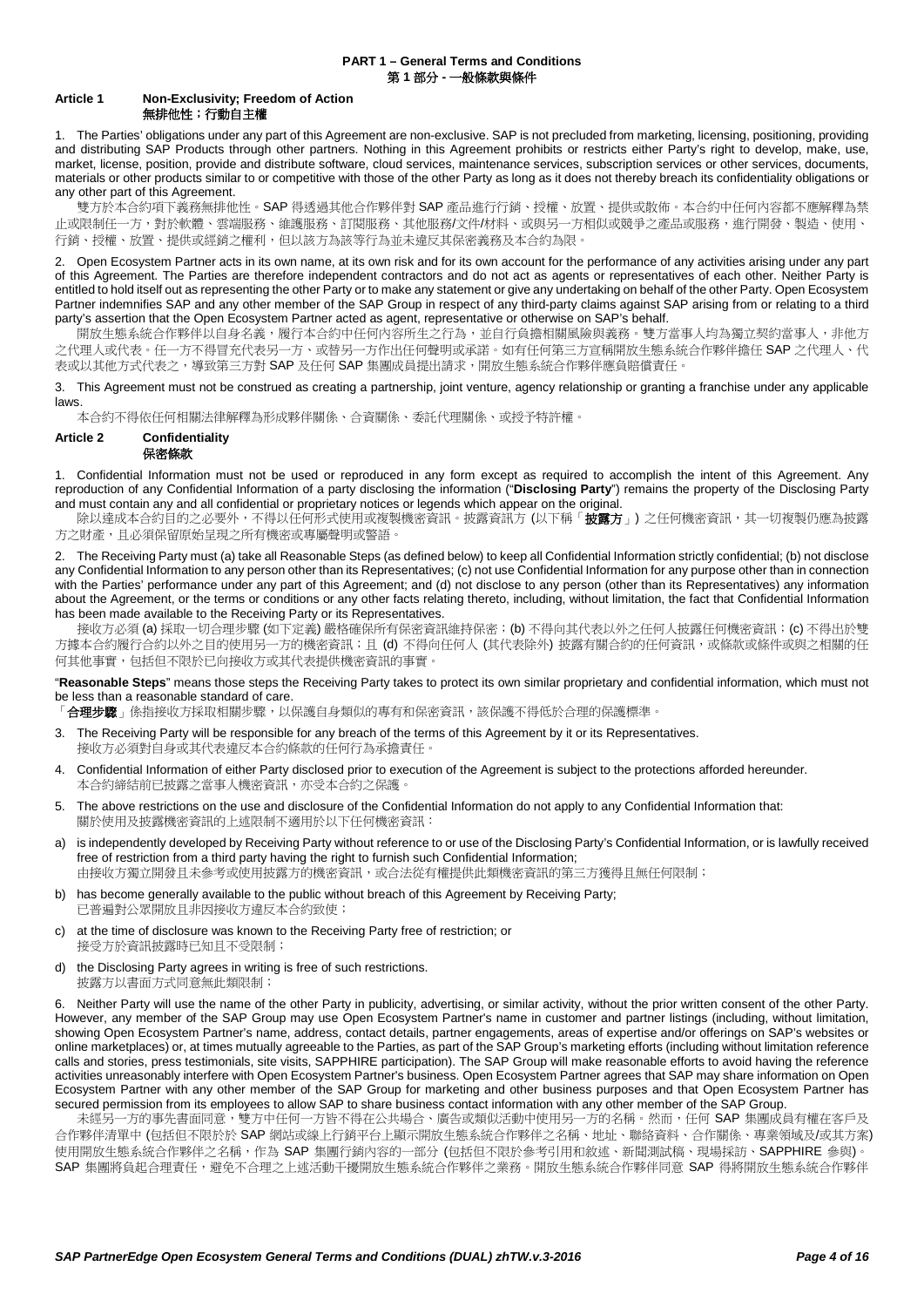之資訊,與 SAP 集團之任何其他成員分享,作為行銷與其他商業用途,目開放生態系統合作夥伴已得其員工之同意,准許 SAP 得將商業上聯絡資訊, 分享予 SAP 集團之任何其他成員。

7. In the event that the Receiving Party or any of its Representatives are requested pursuant to, or required by, applicable law, regulation, court order, regulatory agency or other legal process to disclose any Confidential Information or any other information concerning the Disclosing Party, this Agreement, or the Parties' performance hereunder, the Receiving Party must provide the Disclosing Party with prompt notice of such request or requirement in order to enable the Disclosing Party (i) to seek an appropriate protective order or other remedy; (ii) to consult with the Receiving Party with respect to the Disclosing Party's taking steps to resist or narrow the scope of such request or legal process; or (iii) to waive compliance, in whole or in part, with the terms of this Agreement. In the event that such protective order or other remedy is not obtained in a timely manner, or the Disclosing Party waives compliance, in whole or in part, with the terms of this Agreement, the Receiving Party or its Representative will use commercially reasonable efforts to disclose only that portion of the Confidential Information which is legally required to be disclosed and to require that all Confidential Information that is so disclosed will be accorded confidential treatment.

如果根據相關法律、法規、法院命令、主管機關或其他法律程序,要求接收方或其任何代表披露任何機密資訊或有關披露方、本合約或雙方履行 合約的任何其他資訊,接收方必須立即通知披露方此類要求或需求,以便披露方可 (i) 尋求適當的保護令或其他救濟途徑;(ii) 就披露方採取的步驟與 接收方進行協商,以抵制此類要求或法律程序或縮小其範圍;或 (iii) 全部或部分豁免遵循本合約的條款。如果未及時獲取此類保護令或其他救濟途徑 或披露方全部或部分豁免遵循本合約的條款,則接收方或其代表將以商業上合理的努力,僅就依法要求披露的機密資訊部分進行披露,以及要求如此 披露的所有資訊將給予保密處理。

8. Open Ecosystem Partner may provide or SAP may solicit Open Ecosystem Partner's Feedback. All Feedback is provided at the sole discretion of Open Ecosystem Partner. Unless the Parties have entered into a separate agreement that includes a comparable license from Open Ecosystem Partner to SAP regarding Feedback, Open Ecosystem Partner grants to each member of the SAP Group a non-exclusive, perpetual, irrevocable, worldwide, royalty-free license, with the right to sublicense to any licensee, customer and end user of the SAP Group, under all relevant Open Ecosystem Partner intellectual property rights, to use, publish, and disclose such Feedback and to display, perform, copy, make, have made, use, sell and otherwise dispose of the SAP Group's and its sublicensees' products or services embodying Feedback in any manner and via any media any member of the SAP Group chooses, without reference to the source ("**Feedback License**"). Except for the license granted above to use Feedback provided by Open Ecosystem Partner at its sole discretion, SAP acquires no title or interest in any pre-existing or independently developed data, information, or intellectual property of Open Ecosystem Partner under this Feedback License. Open Ecosystem Partner acknowledges that the Feedback is only provided for information purposes but is not intended to be binding upon SAP to any particular course of business, product strategy, service strategy and/or development. If Open Ecosystem Partner's Feedback is based on Feedback of an End User, Open Ecosystem Partner must ensure that the relevant End User grants to each member of the SAP Group a Feedback License.

開放生態系統合作夥伴之意見反應得由開放生態系統合作夥伴提供或由 SAP 徵求。所有意見反應皆係由開放生態系統合作夥伴自行決定而提供。 除非雙方另以個別協議由開放生態系統合作夥伴就意見反應授與 SAP 類似權利,開放生態系統合作夥伴授與 SAP 集團所有成員非專屬、永久、不可 撤銷、全球性、無須支付版稅的授權,以及向 SAP 的被授權人、客戶、及 SAP 集團之終端使用者轉授權的權利,從而根據開放生態系統合作夥伴的 ......<br>所有相關智慧財產權,在未參考原始資源的情況下,以 SAP 選擇的任何方式使用、發佈和披露此類意見反應,以及透過 SAP 選擇的任何方式和任何 媒體顯示、執行、複製、製作、委託製作、使用、銷售和以其他方式處置 SAP 及其被轉授權人包含意見反應的產品或服務 (以下稱「**意見反應授權**」) 除開放生態系統合作夥伴按其自己之決定提供意見反應而授與上述使用權外,SAP 並未就開放生態系統合作夥伴基於本意見反應授權之任何既有或獨 立開發之數據、資訊或智慧財產,取得任何所有權或利益。開放生態系統確認,意見反應僅作資訊用途,不具約束 SAP 任何特定業務過程、產品策 略、服務策略和/或發展之作用。若開放生態系統合作夥伴之意見回應係依據終端使用者之意見回應,則開放生態系統合作夥伴必須確保相關終端使用 者授與 SAP 集團所有成員意見反應授權。

<span id="page-4-0"></span>9. The Receiving Party will not be in violation of this Agreement due to the use of any Residuals (defined below) resulting from authorized access to or work with Confidential Information of the Disclosing Party.

對於接收方因授權存取或使用披露方之機密資訊而產生之殘留資訊 (定義如下),接收方不得因使用該殘留資訊而被視為違反本合約。

"**Residuals**" means information in non-tangible form which may be incidentally retained in the unaided memory of Representatives of the Receiving Party who have had access to the Confidential Information, so long as such persons have not studied the information for the purpose of replicating the same from memory; provided, however, that in no event will Residuals include any information that a reasonable person would know was Confidential Information of the Disclosing Party.

「**殘留資訊**」係指偶然且在未藉助任何協助之情況下,保留於接收方對於機密資訊具有存取權之代表,其記憶中之無形資訊,且該等代表並非出於欲 複製相同內容之目的而刻意研讀該資訊,惟殘留資訊並不包括合理人士可得而知屬披露方機密資訊之資訊。

Nothing in thi[s Article 2](#page-3-0) (Confidentiality) no[. 9](#page-4-0) will be deemed to grant any right, title or interest in or to (i) the Disclosing Party's Confidential Information (except for Parties' performance under any part of this Agreement) and/or (ii) any Intellectual Property Right of the Disclosing Party. Neither Party will have any obligation to limit or restrict the assignment of such persons or to pay royalties for any work resulting from the use of Residuals. 本第 [Article 2](#page-3-0) 條 (保密) 第 [9](#page-4-0) 款之任何規定,均不得視為授與任何下列相關權利、所有權、或利益: (i) 披露方之機密資訊 (雙方為履行本合約之任何部

分者除外),及/或 (ii) 披露方之任何智慧財產權。雙方均無義務限制或約束此等人員之工作範圍,或就因使用殘留資訊所產生的任何成果而支付權利金。

#### **Article 3 Covenants** 契約

1. Open Ecosystem Partner must inform SAP without undue delay if Open Ecosystem Partner becomes aware of any third party: (a) Using or otherwise having unauthorized access to any SAP Product including, without limitation, if Open Ecosystem Partner becomes aware of any End User exceeding licensed levels; and/or (b) marketing, licensing, positioning, providing and distributing any SAP Product without authorization. In such case, Open Ecosystem Partner must: (a) assist SAP and any other member of the SAP Group in every reasonable way in the pursuance of their respective rights and, upon consultation with the relevant member of the SAP Group, immediately take all steps for the protection of those rights; and (b) temporarily stop marketing, licensing, positioning, providing and distributing SAP Products to any such third party unless and until such ambiguity is resolved to Open Ecosystem Partner's and SAP Group's satisfaction.

開放生態系統合作夥伴若得悉任何第三方進行下列行為時,必須立即通知 SAP: (a) 使用或以未經授權方式存取任何 SAP 產品,包括但不限於開 放生態系統合作夥伴得悉任何終端使用者超越授權程度,及/或 (b)未經授權而對 SAP 產品進行行銷、授權、放置、提供及散佈。此等狀況下,開放生 態系統合作夥伴必須: (a) 以一切合理方式協助 SAP 及任何其他 SAP 集團成員執行其權利,並在與相關 SAP 集團成員協商後,立即採取一切措施保 護其權利;及 (b) 暫時停止向上述任何第三方銷售、授權、放置、提供及散佈 SAP 產品,除非且直到此類不確定性以令開放生態系統合作夥伴及 SAP 集團滿意的方式解決為止。

2. Open Ecosystem Partner must inform SAP immediately .(i) of any Change of Control regarding Open Ecosystem Partner and (ii) in case of a material part of Open Ecosystem Partner's assets or a material part of Open Ecosystem Partner's assets utilizing any SAP Material or both being sold or otherwise transferred.

如發生下列情況,開放生態系統合作夥伴必須立即通知 SAP:(i) 開放生態系統合作夥伴之任何控制變更,及(ii) 開放生態系統合作夥伴資產之重 大部分、使用 SAP 材料之開放生態系統合作夥伴資產之重大部分,或以上兩者均遭出售或以其他方式移轉。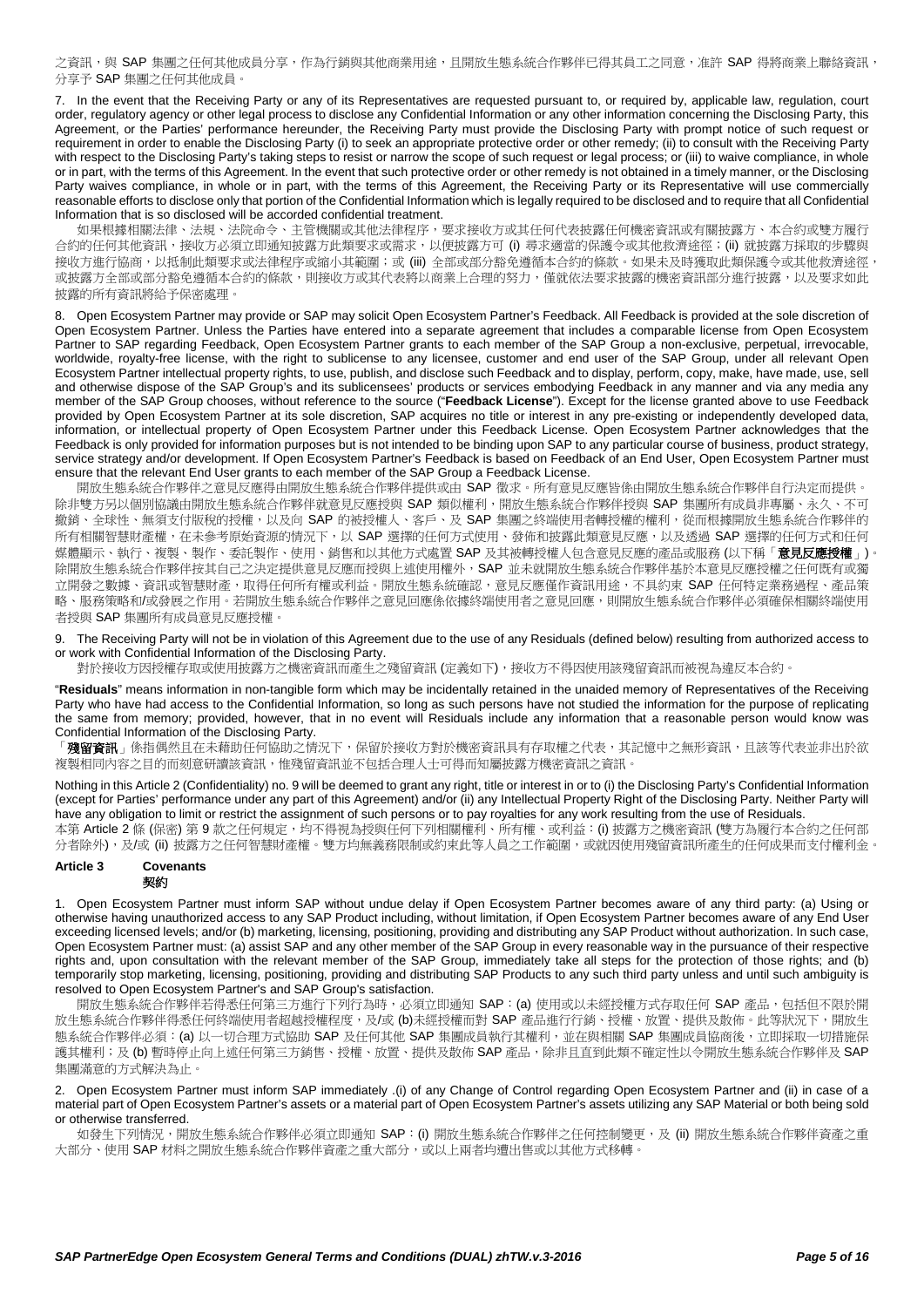<span id="page-5-0"></span>1. Upon Open Ecosystem Partner meeting the Program Requirements for the first time and subject to Open Ecosystem Partner's compliance with all Program Requirements at all times during the term of this Agreement, SAP grants to Open Ecosystem Partner a revocable, non-exclusive, nontransferable license to use the SAP partner logo that SAP makes available to the Open Ecosystem Partner in connection with this Agreement in the Territory in accordance with the terms of thi[s Article 4](#page-5-0) (Trademark License). This license to use the SAP partner logo that SAP makes available to the Open Ecosystem Partner in connection with this Agreement includes the right to use the SAP corporate logo as part of the SAP partner logo (both referred to as "**SAP Logos**"). Open Ecosystem Partner is not permitted to grant sublicenses to the SAP Logos.

於開放生態系統合作夥伴首次達到計劃要求,且在開放生態系統合作夥伴於本合約期間內隨時均遵循一切計劃要求之前提下, SAP 特此授與開放 生態系統合作夥伴可撤銷、非專屬、不可轉讓之權利,得使用當時約定地區內 SAP 依據本第 [Article 4](#page-5-0) 條 (商標授權) 條款而提供給開放生態系統合作 夥伴與本合約有關之 SAP 夥伴標誌。前開使用 SAP 提供給開放生態系統合作夥伴、與本合約有關之 SAP 夥伴標誌授權,包括對於包含在 SAP 夥伴 標誌內之 SAP 企業標誌使用權 (合稱「**SAP** 標誌」)。開放生態系統合作夥伴不得就 SAP 標誌為任何轉授權。

2. When using SAP Logos, Open Ecosystem Partner must adhere to all requirements and obligations of the PartnerEdge Branding Guide, including, without limitation, observe SAP's directions concerning the colors and size of the SAP Logos.

於使用 SAP 標誌時,開放生態系統合作夥伴必須遵守 PartnerEdge 品牌指南,包括但不限於: SAP 對於 SAP 標誌之顏色與大小之指示。

3. Open Ecosystem Partner must not contest the validity of the SAP Logos or support the contesting of their validity and must not derive any right against SAP or any other member of the SAP Group through its use of the SAP Logos. When using SAP Logos, Open Ecosystem Partner must indicate that the SAP Logos are registered trademarks of the SAP Group. In this context, Open Ecosystem Partner acknowledges that SAP Parent is the sole owner of rights in the SAP Logos. Open Ecosystem Partner undertakes to make all those declarations and provide all those documents for the benefit of SAP or any other member of the SAP Group as SAP, SAP Parent or any other member of the SAP Group may require in the prosecution of its rights in the SAP Logos.

開放生態系統合作夥伴不得就 SAP 標誌的有效性提出異議或支持該異議,且不得透過其對 SAP 標誌之使用權,取得任何不利於 SAP 或 SAP 集 團任何其他成員之權利。在使用 SAP 標誌時,開放生態系統合作夥伴應表明 SAP 標誌係 SAP 集團之註冊商標。在此情況下,開放生態系統合作夥伴 ールの SAP 母公司是 SAP 標誌權利的唯一所有者。為 SAP 或 SAP 集團任何其他成員之利益,如於 SAP、SAP 母公司或 SAP 集團任何其他成員就 其針對 SAP 標誌起訴期間可能需要者,開放生態系統合作夥伴承諾為一切該等聲明及提供一切該等文件。

4. SAP Group has the sole and exclusive right to protect and defend the SAP Logos at its sole discretion, cost and expense. Open Ecosystem Partner will reasonably cooperate with SAP and any other member of the SAP Group, at SAP Group's expense, in the defense and protection of the SAP Logos and will promptly notify SAP of the use of any mark infringing any of the SAP Logos of which it has knowledge.

SAP 集團應具有保護和捍衛 SAP 標誌的唯一、專屬權利,且自行承擔相關費用。開放生態系統合作夥伴應合理配合 SAP 和 SAP 集團任何其他成 員,並由 SAP 集團承擔相關費用捍衛和保護 SAP 標誌,目如果得知任何 SAP 標誌的使用侵犯任何商標,應立即涌知 SAP。

5. All advertising and sales material used by Open Ecosystem Partner for a SAP Product must bear the notices prescribed by SAP or any member of the SAP Group concerning trademarks and other identifying marks. Open Ecosystem Partner must refrain from (i) registering SAP's name, any name of any other member of the SAP Group (including, in both cases any domain name or trademarks), SAP Parent's logo and/or any logo of any other member of the SAP Group (including, in both cases, any names, logos, domain names or trademarks which are confusingly similar to any of them) for itself or (ii) permitting third parties to use or otherwise exploit SAP's name, logo or trademark and/or any name, logo or trademark of any other member of the SAP Group (including, in both cases, any name, logo, trademark or domain name which are confusingly similar to any of them). Open Ecosystem Partner must, at SAP's choice, either transfer any rights regarding such name, logos, trademarks and domain names to SAP or any other member of the SAP Group as soon as they arise or permit SAP and any other member of the SAP Group to exploit them. Open Ecosystem Partner must afford SAP and any other member of the SAP Group such assistance as may be necessary for SAP or any other member of the SAP Group to obtain at SAP Group's expense the appropriate registrations for protection in any chosen country.

開放生態系統合作夥伴為 SAP 產品所使用之一切廣告及銷售材料,必須標明 SAP 或 SAP 集團任何其他成員就商標及其他識別標誌所發表的聲明。 開放生態系統合作夥伴不得 (i) 為自己註冊 SAP 的名稱、SAP 集團任何其他成員的任何名稱 (於前開兩種情況下,包括任何域名或商標)、SAP 母公司 的標誌和/或 SAP 集團任何其他成員的任何標誌 (於前開兩種情況下,包括與之混淆相似的任何名稱、標誌、域名或商標);或 (ii) 允許第三方使用或以 其他方式利用 SAP 的名稱、標誌或商標和/或 SAP 集團任何其他成員的名稱、標誌或商標 (於前開兩種情況下,包括與之混淆相似的任何名稱、標誌、 商標或域名)。開放生態系統合作夥伴必須依 SAP 之選擇,於此等名稱、標誌、商標及域名的權利出現時盡速轉讓予 SAP,或允許 SAP 及 SAP 集團 任何其他成員利用該等權利。開放生態系統合作夥伴必須向 SAP 及 SAP 集團任何其他成員提供此必要協助,供 SAP 或 SAP 集團任何其他成員取得 在任何選定之地區/國家取得適當的保護註冊,費用由 SAP 集團負擔。

6. SAP reserves the right to review the use of the SAP Logo in Open Ecosystem Partner's marketing, advertising and other promotional materials Open Ecosystem Partner must make no representations regarding the SAP Products except as consistent with SAP's Documentation or as SAP may otherwise approve in writing.

SAP 有權審查開放生態系統合作夥伴在行銷、廣告及其他宣傳資料所使用的 SAP 標誌。開放生態系統合作夥伴不得就 SAP 產品發表任何聲明, 除非符合 SAP 文件,或經 SAP 另行書面核准。

#### <span id="page-5-2"></span>**Article 5 SAP's obligation to deliver SAP** 的交付義務

- <span id="page-5-4"></span>1. SAP's obligations concerning the delivery of the SAP Products are outlined in the applicable SAP Open Ecosystem Model. SAP 就 SAP 產品的交付義務,如適用的 SAP 開放生態系統合作夥伴模式所列
- <span id="page-5-3"></span>2. Notwithstanding SAP's acceptance of an order, SAP will be entitled to suspend the delivery of any or all SAP Products, the applicable license key or both where and for as long as any of the following adverse conditions is present:

縱使 SAP 已接受某項訂購單,倘若有下列任一項不利情況存在,SAP 仍有權暫停交付任何 SAP 產品、相關授權碼 (或二者):

<span id="page-5-1"></span>a) Open Ecosystem Partner is in substantial breach of any part of this Agreement, including without limitation, the reasons set out in Part 1 – [Article](#page-6-0)  [7](#page-6-0) (Termination for good cause);

開放生態系統合作夥伴嚴重違反本合約任何部分,包括但不限於第1部份-第 [Article 7](#page-6-0)條 (基於正當事由終止) 之事由;

- b) delivery is inappropriate or impossible due to technical problems not in SAP Group's responsibility (for example, unresolved defect notices, product liability risks, software production problems, provided these events are not attributable to the SAP Group); 由於非屬 SAP 集團之責的技術問題,致使交付係屬不適宜或不可能 (例如:未能解決之瑕疵通知、產品責任風險、軟體生產問題;惟以此等事由
- 非可歸責於 SAP 集團為限);
- c) Distributor, Open Ecosystem Partner or End User or both cannot be relied upon to observe SAP's rights or the rights of any other member of the SAP Group in any or all SAP Products;

就 SAP 或 SAP 集團任何其他成員於任何 SAP 產品內之權利,無法信任經銷商、開放生熊系統合作夥伴或終端使用者 (或二者) 會確實遵守;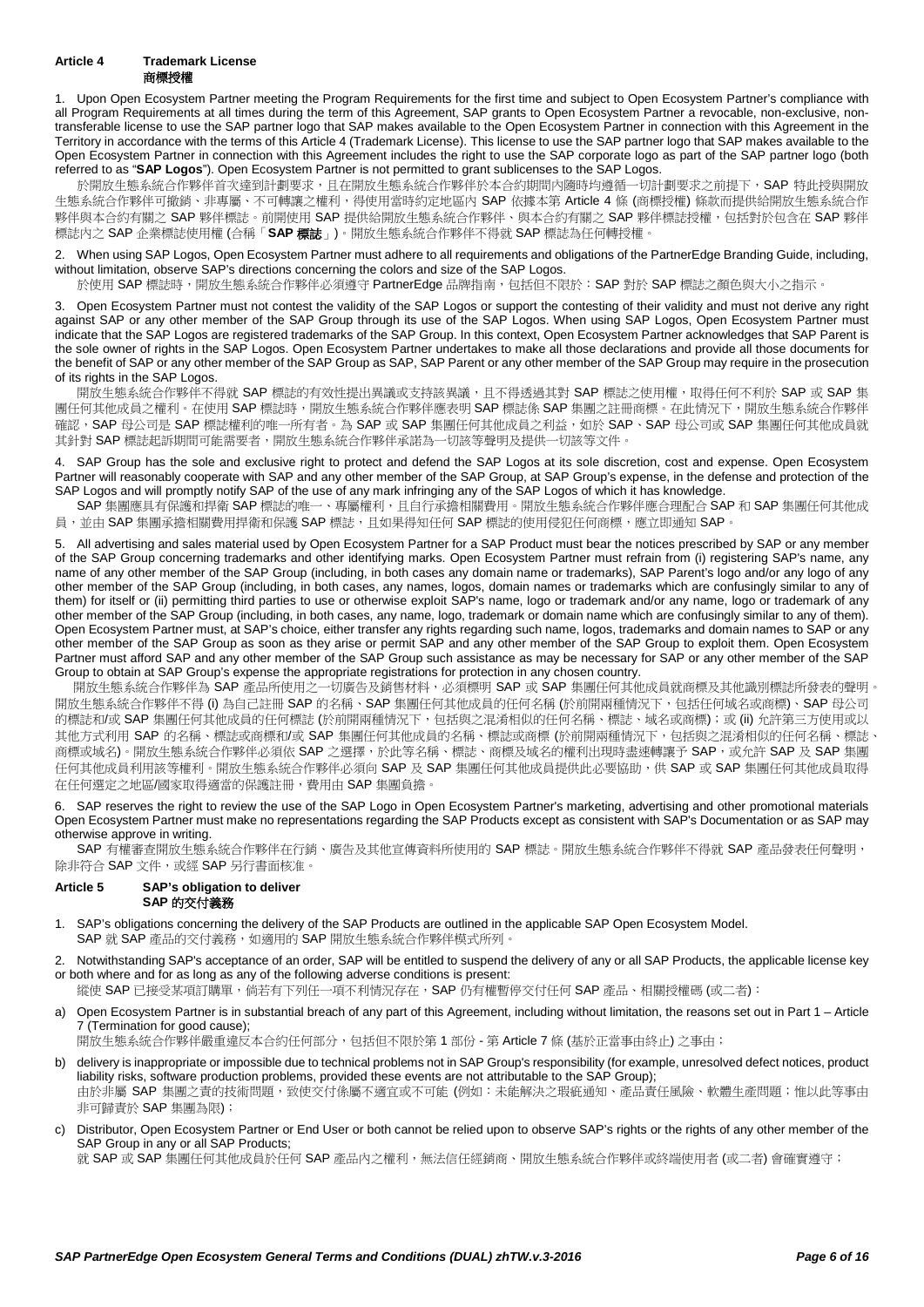- d) export restrictions as set out in Part 1 [Article 10](#page-8-0) (Export Regulations); 第 1 部份 - 第 [Article 10](#page-8-0) 條所列之出口限制 (出口法規);
- <span id="page-6-1"></span>SAP determines that the laws or policies or both of any country are or become insufficient to protect any Intellectual Property Rights in any SAP Product; or

SAP認為,任何國家/地區的法律或政策目前或將變得不足以保護 SAP 產品之任何智慧財產權;或

f) any other reason for suspension similar to those listed in subsection [a\)](#page-5-1) t[o e\)](#page-6-1) above. 與前述第 [a\)](#page-5-1) 款至第 [e\)](#page-6-1) 款所列類似之任何其他暫停事由。

SAP must inform Open Ecosystem Partner without undue delay if SAP suspends the delivery of any or all SAP Products or applicable license key or both due to the reasons set out in thi[s Article 5](#page-5-2) (SAP's obligation to deliver) no[. 2.](#page-5-3)

若由於本第 [Article 5](#page-5-2) 條 (SAP 的交付義務) 第 [2](#page-5-3) 款之規定而使 SAP 暫停任何 SAP 產品、適用之授權碼或該二者之交付, SAP 必須立即知會開放 生態系統合作夥伴。

<span id="page-6-4"></span>4. SAP's right to suspend the delivery does not mean that any part of this Agreement is terminated. If in case of thi[s Article 5](#page-5-2) (SAP's obligation to deliver) no. [1b\)](#page-5-4) and [e\)](#page-6-1) suspension of delivery continues for a period of more than three consecutive months, either Party may terminate any order concerning the affected SAP Product with one month's prior written notice to the other Party.

SAP 暫停交付之權利,並非意味著本合約之任何部分即告終止。若本第 [Article 5](#page-5-2) 條 (SAP 的交付義務) 第 [1b\)](#page-5-4) 款及第 [e\)](#page-6-1) 款所述之暫停交付持續達 到超過連續三個月,任一方得向他方以一個月之事前書面通知,終止受影響之 SAP 產品之任何訂購單。

#### <span id="page-6-3"></span>**Article 6 Audit** 稽核

1. In the event SAP has justified reasons to believe that a breach of any part of this Agreement has occurred or will most likely occur, SAP has the right to perform an audit of such activities and records of (i) Open Ecosystem Partner and/or (ii) any member of the OE Partner Group involved in the performance of obligations under any part of this Agreement.

若 SAP 有正當理由足認已發生或極可能發生違反本合約任何部份之情事,SAP 有權就屬於下列人士之活動與紀錄,執行稽核: (i) 開放生態系統 合作夥伴及/或 (ii) OE 合作夥伴集團內涉及履行本合約任何部份義務之任何成員。

2. The audit will be conducted by an independent expert appointed by SAP. By choosing the expert, SAP will take into account Open Ecosystem Partner's legitimate business interests. SAP will bear the costs of the audit unless the expert establishes a breach by the Open Ecosystem Partner in which case Open Ecosystem Partner has to bear the costs.

該稽核將由 SAP 所指派的獨立專業人士來進行。於選定該專業人士時, SAP 會將開放生態系統合作夥伴之合法業務利益納入考量。除該專業人士 認定開放生態系統合作夥伴構成違約,應由開放生態系統合作夥伴負擔其費用外,SAP 應自行負擔稽核之費用。

3. SAP will provide one week's advance notice of an audit unless SAP has reasons to believe that Open Ecosystem Partner will use the time to eliminate proof for a breach.

除 SAP 有理由足認開放生態系統合作夥伴將利用該期間銷毀違約之證據外,SAP 將於稽核一周前,預為通知。

4. The audit will take place during normal business hours and SAP will instruct its auditor to conduct the audit in such a manner that it will not unreasonably interfere with Open Ecosystem Partner's business operations.

該稽核將於正常營業時間內進行,且 SAP 將指示其稽核員採用不會不合理干擾開放生態系統合作夥伴業務營運之方式進行。

5. Open Ecosystem Partner must make full disclosure to the expert, and ensure that (i) any member of the OE Partner Group involved in the performance of obligations under any part of this Agreement and any of (ii) Open Ecosystem Partner's Representatives cooperate fully and provide information, grant viewing access to all necessary and useful documents and permit the making of copies of them.

開放生態系統合作夥伴必須對該專業人士為完整披露,並確使: (i) OE 合作夥伴集團內涉及履行本合約任何部分義務之任何成員,及 (ii) 開放生態 系統合作夥伴之任何代表,與其充分合作並提供資訊,授與其對一切必要及有用文件之審閱權限,並允其就該等文件進行備份。

*6.* The expert will be bound in writing to confidentiality for the benefit of SAP and the Open Ecosystem Partner. The expert will undertake not to disclose information to SAP, except for the purpose of providing a report of the audit and, in case of a breach of any part of this Agreement, any information establishing such a breach.

該專業人士將為 SAP 及開放生態系統合作夥伴之利益,受書面之保密義務拘束。該專業人士將承諾不披露資訊予 SAP,但為提供稽核報告之目 的、或有違反本合約任何部分之情事時,提供構成該違約之任何資訊者,不在此限。

7. Open Ecosystem Partner's Confidential Information disclosed during the audit will not be used by SAP for any purpose other than to verify and proof if a breach of any part of this Agreement has occurred.

於稽核過程中所披露之開放生態系統合作夥伴機密資訊,不會被 SAP 用於查驗及證明是否有發生違反本合約任何部份之情事以外的用途。

8. Additional audit requirements are, if applicable, set out in the applicable SAP Open Ecosystem Model. 額外之稽核要求 (如有適用) 係列載於相關的 SAP 開放生態系統模式內。

#### <span id="page-6-0"></span>**Article 7 Termination for good cause** 基於正當事由終止

1. The affected SAP Open Ecosystem Model may be terminated by either Party immediately upon written notice to the other Party if a Party does not comply with any provision of any part of this Agreement other than those referred to in thi[s Article 7](#page-6-0) no[. 2a\)](#page-6-2) (Breach of material provisions) unless the non-compliance is capable of remedy and is remedied within thirty days of the other Party giving notice.

若任一方未遵守非屬本第 [Article 7](#page-6-0) 條第 [2a\)](#page-6-2) 款 (違反重大規定) 之任何部分規定者,則任一方得以書面通知立即終止受影響之 SAP 開放生態系統模 式,惟該未遵守如屬可予補正,並已於他方通知後三十日內補正者,除外。

<span id="page-6-2"></span>2. Any or all SAP Open Ecosystem Models may be terminated by either Party for good cause immediately upon written notice to the other Party. Such good cause exists in particular, without limitation, in each of the events or circumstances set out below:

任何 SAP 開放生態系統模式得由任一方基於正當事由向他方以書面通知立即終止。該正當事由 (包括但不限於) 於下述情況下, 即屬成立:

a) Breach of material provisions. A Party does not comply with material provisions of any part of this Agreement. Material provisions are in particular the obligations under Part 1 - [Article](#page-3-0) 2 (Confidentiality), Part 1 - [Article 10](#page-8-0) (Export Regulations), Part 1 - [Article 12](#page-9-0) (Compliance) and Part 2 - [Article](#page-13-0)  [3](#page-13-0) (Reservation of title, rights and interest).

違反重大規定。任一方未能遵守本合約任何部份之重大規定。重大規定特別係指基於第1部份 - 第 [Article 2](#page-3-0) 條 (保密)、第1部份 - 第 [Article 10](#page-8-0) 條 (出口法規)、第 1 部份 - 第 [Article 12](#page-9-0) 條 (合規義務) 及第 2 部份 - 第 [Article 3](#page-13-0) 條 (所有權、權利與權益之保留) 所訂之義務。

b) Insolvency. The other Party (i) is unable, is deemed unable or admits its inability to pay its debts as they fall due, (ii) suspends or threatens to suspend making payments on any of its debt or, by reason of actual or anticipated financial difficulties, (iii) commences negotiations with one or more of its creditors with a view to rescheduling any of its indebtedness or (iv) is over-indebted (value of assets is less than its liabilities taking into account contingent and prospective liabilities) ("**Insolvent**").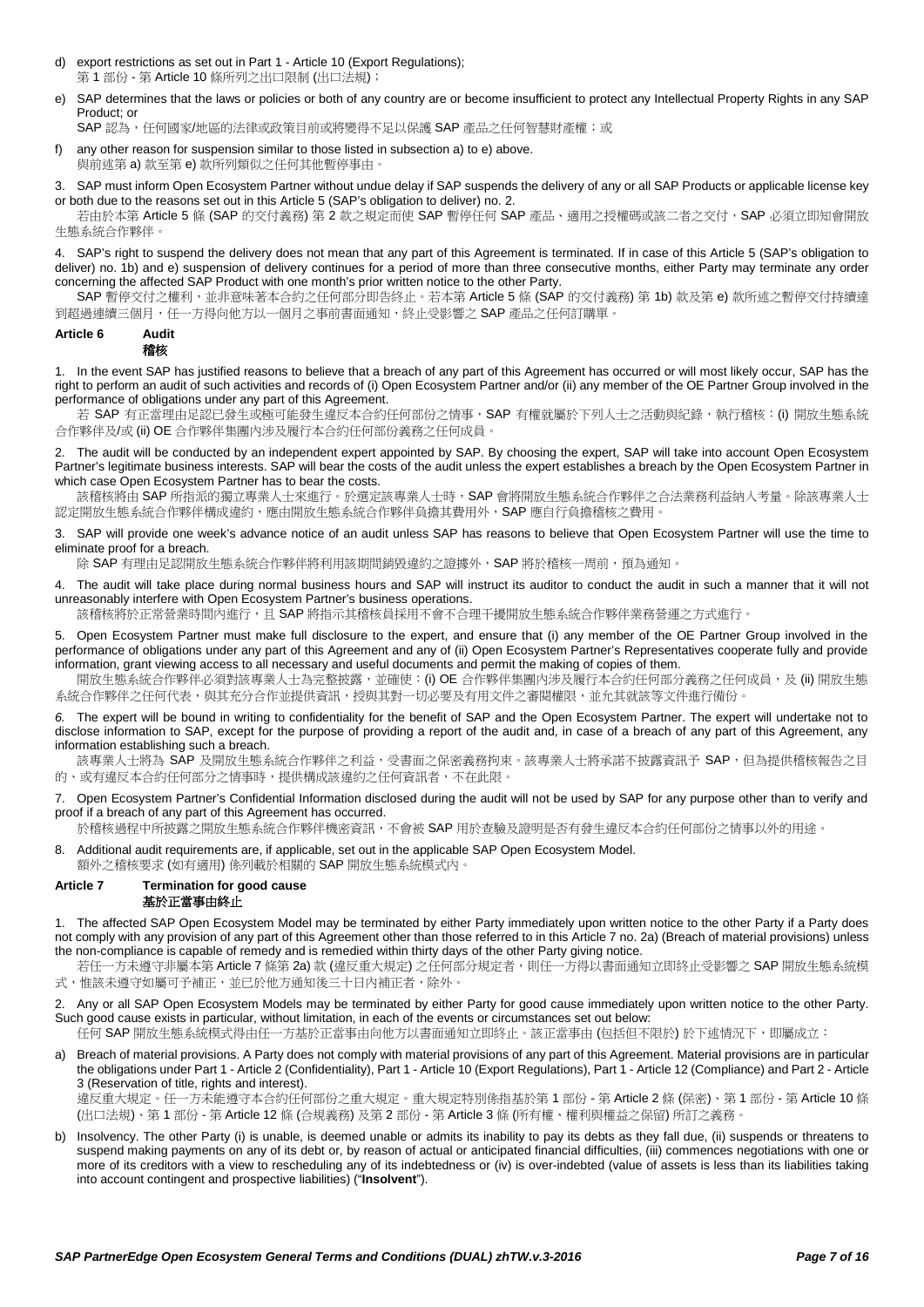破產。另一方:(i) 未能、或被視作未能、或承認其未能償還已到期之債務者;(ii) 由於實際或預期之財務困難,而就其任何債務暫停付款或有暫停 付款之虞者;(iii) 開始與一個或多個債權人協商,以重新排定其任何債務的付款日者;或 (iv) 過度負債者 (資產價值低於其負債,而該負債須將其 或有及潛在負債計入) (下稱「破產」)。

c) Insolvency Proceedings. An application has been filed or any other step is taken for the initiation of insolvency, bankruptcy, composition or similar proceedings against the other Party, any such application has been rejected for lack of assets, any enforcement against the other Party could not be carried out or any execution measures have been initiated against the other Party which have not been set aside within one month (e.g. setting aside of a seizure or an attachment) ("**Insolvency Proceedings**").

破產程序。針對另一方提出展開無力償債、破產或和解協議或類似程序之聲請或已採取任何其他行動,而任何該等聲請因已無資產而遭到駁回, 無法對另一方進行任何強制執行,或是針對另一方展開任何執行措施且未於一個月內加以排除 (例如:除去扣押或查封) (「**破產程序**」)。

- d) Cessation of business. The other Party suspends or ceases to carry on all or a material part of its business*.* 停止營運。另一方暫停或停止其營運之全部或重要部份。
- e) Change of ownership. In the event of a Change of Control if the business interests of the other Party are materially affected (for example, if a direct competitor of a Party becomes a direct or indirect majority shareholder).

所有權變更。於發生控制變更時,另一方之營業利益受到重大影響 (例如:任一方之直接競爭對手成為其直接或間接之主要股東)。

# <span id="page-7-0"></span>**Article 8 Effect of Termination**

- 終止之效力
- 1. Model-specific effects of termination are set out in each SAP Open Ecosystem Model. 終止之效力如適用於特定模式,係規定於各該 SAP 開放生態系統模式內
- <span id="page-7-1"></span>2. If a SAP Open Ecosystem Model is terminated, rescinded or ended in any other way: 若某一 SAP 開放生態系統模式被終止、解除或以他法停止:

# a) Open Ecosystem Partner right to:

- 開放生態系統合作夥伴之下列權利:
- i. hold itself out as partner of SAP under or in connection with such SAP Open Ecosystem Model; and 基於或關於該 SAP 開放生態系統合作夥伴模式,聲稱其自身為 SAP 合作夥伴之權利;及
- use the SAP trademarks, including, without limitation, the SAP Logos which he was authorized to use as set out in [Article 4](#page-5-0) (Trademark License) under or in connection with such SAP Open Ecosystem Model,
	- 基於或關於該 SAP 開放生態系統模式使用 SAP 商標之權利,包括但不限於其按第 [Article 4](#page-5-0) 條 (商標授權) 之規定獲授權使用 SAP 標誌之權利 ,

immediately ends. 應立即停止。

b) Open Ecosystem Partner must within thirty days irretrievably destroy or upon SAP's request deliver to SAP all copies of the SAP Logos and other SAP trademarks which Open Ecosystem Partner was authorized to use as set out i[n Article 4](#page-5-0) (Trademark License) under or in connection with such SAP Open Ecosystem Model that are in the possession of Open Ecosystem Partner, any member of the OE Partner Group and/or any of Open Partner Group's Representatives, except to the extent Open Ecosystem Partner is legally required to keep a copy for a longer period in which case such return or destruction shall occur at the end of such period;

開放生態系統合作夥伴必須於三十天內以不可回復之方式銷毀,或應 SAP 要求歸還開放生態系統合作夥伴、OE 合作夥伴集團任何成員及/或開放 合作夥伴集團之代表所持有,且開放生態系統合作夥伴依據第 [Article 4](#page-5-0) 條 (商標授權)、因相關 SAP 開放生態系統模式而獲授權使用之所有 SAP 標誌及其他 SAP 商標的所有複本;惟開放生態系統合作夥伴依法須在更長之期限內保存一份複本者,除外 (而在該情形下,應於該期限屆滿時, 進行銷毀);

c) a duly authorized representative of the Open Ecosystem Partner must certify in writing to SAP within thirty days that Open Ecosystem Partner has fulfilled its obligations under this [Article 8](#page-7-0) (Effect of Termination) no. [2b\).](#page-7-1)

開放生態系統合作夥伴正式授權代表須於三十日內以書面向 SAP 證明,開放生態系統合作夥伴已履行其在本第 [Article 8](#page-7-0)條 (終止之效力) 第 [2b\)](#page-7-1) 款 所訂之義務。

- <span id="page-7-2"></span>3. If a SAP Open Ecosystem Model is terminated, rescinded or ended in any other way: 若某一 SAP 開放生態系統模式被終止、解除或以他法停止:
- a) the Receiving Party's right to use the Confidential Information immediately ends: 接受方使用機密資訊之權利,應立即停止;
- b) the Receiving Party must within thirty days irretrievably destroy or upon Disclosing Party's request deliver to Disclosing Party all Confidential Information of the Disclosing Party and all copies, reproductions, summaries, or extracts thereof or based thereon in the Receiving Party's possession, custody or control or in the possession, custody or control of any Representative of the Receiving Party, except to the extent Receiving Party is legally required to keep a copy for a longer period in which case such return or destruction shall occur at the end of such period. However, (i) if a legal proceeding has been instituted to seek disclosure of the Confidential Information, such material shall not be destroyed until the proceeding is settled or a final judgment with respect thereto has been rendered and (ii) the Receiving Party shall not, in connection with the foregoing obligations, be required to identify or delete Confidential Information held in archive or back-up systems in accordance with general systems archiving or backup policies; and

接受方應於三十日內,將其或其代表所持有、保管或控制之所有披露方機密資訊及其影本、複本、摘要或摘錄,以不可回復之方式銷毀,或依披 露方之要求送交披露方;惟接受方依法須在更長之期限內保存一份複本者,除外 (而在該情形下,應於該期限屆滿時,辦理歸還或銷毀)。然而,(i) 若已提起法律程序尋求機密資訊之披露,則在該程序和解或作出最終裁決前,此等資料不得銷毀;及 (ii) 就上述義務而言,接受方無須根據一般系 統封存或備份政策識別或刪除保留在存檔或備份系統中的機密資訊;及

c) a duly authorized representative of the Receiving Party must certify in writing to the Disclosing Party within thirty days of Disclosing Party's written request that the Receiving Party has fulfilled its obligations under this [Article 8](#page-7-0) (Effect of Termination) no. [3b\).](#page-7-2)

接受方正式授權代表須於三十日內以書面向披露方證明,接受方已履行其在本第 [Article 8](#page-7-0) 條 (終止之效力) 第 [3b\)](#page-7-2) 款所訂之義務。

unless the Receiving Party is permitted under any other SAP Open Ecosystem Model that has not been terminated, rescinded or ended in any other way to use the Confidential Information.

但接受方基於任何其他尚未終止、解除或以他法停止之 SAP 開放生態系統模式而獲准使用機密資訊者,除外。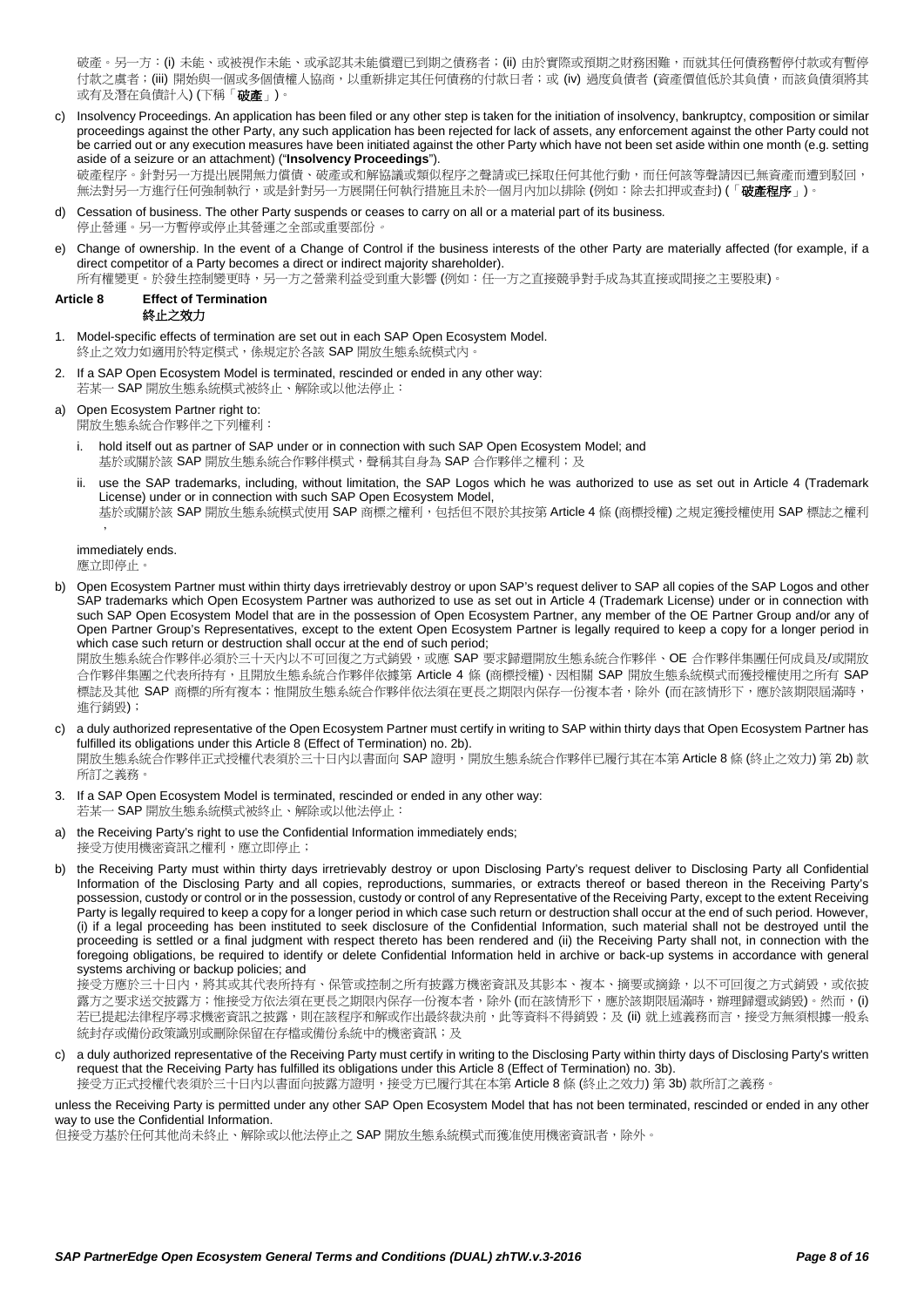<span id="page-8-1"></span>1. Notwithstanding anything in this Agreement, SAP reserves the right to change the OE Partner Product List without prior written notice. Any change to the OE Partner Product List will become effective on the date indicated in the OE Partner Product List or if no such date is indicated, upon the earliest of (i) it being published on SAP's partner-dedicated website or (ii) it otherwise being provided by a member of the SAP Group to the Open Ecosystem Partner.

縱使本合約有任何不同規定,SAP 保留不經書面通知而變更 OE 合作夥伴產品清單之權利。對於 OE 合作夥伴產品清單之任何變更,應於 OE 合 作夥伴產品清單所列之日期生效,或者,如無該日期,於下列較早發生之日:(i) 其在 SAP 之合作夥伴專用網站公佈之日;或 (ii) 其經 SAP 集團之任 何成員以他法提供予開放生態系統合作夥伴之日

2. SAP reserves the right to change any or all parts of this Agreement (in particular by replacing parts of it with an updated version), including, without limitation, any SAP Open Ecosystem Model, the Open Ecosystem GTCS, the Open Ecosystem Program Guide, the PartnerEdge Branding Guide and any other guide or agreement concluded under or in connection with any part of this Agreement as may be reasonably required and consistent with SAP's practices.

SAP 保留變更本合約任何或所有部份之權利 (特別是:以更新版本取代其部份內容),包括但不限於:任何 SAP 開放生態系統模式、開放生態系統 GTC、開放生態系統計劃指南、PartnerEdge 品牌指南、以及基於或關於本合約任何部份而按合理需要及為與 SAP 實務保持一致而與 SAP 締訂之任 何其他指南或合約。

- <span id="page-8-2"></span>3. SAP will give Open Ecosystem Partner at least: SAP 將至少給予開放生態系統合作夥伴:
- a) if Open Ecosystem Partner is located in EMEA or APJ, three months; and 若開放生態系統合作夥伴位於 EMEA 或 APJ, 三個月;及
- b) if Open Ecosystem Partner is located in North America or Latin America, sixty days, 若開放生態系統合作夥伴位於北美洲或拉丁美洲,六天;

prior notice in writing or in any other documented form of changes to any or all parts of this Agreement as set out in this [Article 12](#page-9-0) (Changes to Terms) no. [2.](#page-9-1) Unless otherwise stated in the notice, the notice will become effective:

之事前書面或任何其他紀錄形式之通知,以知會開放生態系統合作夥伴有關如本第 [Article 12](#page-9-0) 條 (條款變更) 第 [2](#page-9-1) 款所述對於本合約之任何或所有部份 之變更。除該通知內另有規定外,通知應於下列時點生效:

- a) if Open Ecosystem Partner is located in EMEA or APJ, after three months; and 若開放生態系統合作夥伴位於 EMEA 或 APJ, 三個月後;及
- if Open Ecosystem Partner is located in North America or Latin America, after sixty days ("Change Period"). 若開放生態系統合作夥伴位於北美洲或拉丁美洲,六天後 (「變更期」)。

If the justified interests of Open Ecosystem Partner are negatively affected by any of these changes, Open Ecosystem Partner is entitled to terminate the affected part of this Agreement with effect to the expiration of the applicable Change Period. If Open Ecosystem Partner does not terminate within the applicable Change Period, the changes are deemed to be accepted by Open Ecosystem Partner.

若開放生態系統合作夥伴之正當利益因任何該等變更受到不利影響,開放生態系統合作夥伴有權終止本合約受影響之部份,而該終止應自變更期滿時 生效。如開放生態系統合作夥伴未在適用之變更期內終止,相關變更則視為已為開放生態系統合作夥伴所接受。

4. Any change that SAP reasonably believes to be beneficial to Open Ecosystem Partner may, at SAP's discretion, become effective upon notice by SAP. Such changes include, but are not limited to, program enhancements. Should Open Ecosystem Partner believe a change not to be beneficial, Open Ecosystem Partner must notify SAP in writing within five days of receipt of such notice that Open Ecosystem Partner does not agree with SAP's assumption and state the reasons why the change would not be beneficial to Open Ecosystem Partner. In such case, thi[s Article 9](#page-8-1) (Changes to Terms) no. [3](#page-8-2) applies.

如按 SAP 之單方判斷, SAP 合理認為任何變更係有利於開放生態系統合作夥伴,該變更應於 SAP 通知之時生效。該等變更包括但不限於程式之 增強。若開放生態系統合作夥伴認為變更並非有利,開放生態系統合作夥伴應於收到該通知後五日內,以書面知會 SAP,表明開放生態系統合作夥伴 不同意 SAP 之假設並列出何以變更對開放生態系統合作夥伴並非有利。在此情況下,本第 [Article 9](#page-8-1) 條 (條款變更) 第 [3](#page-8-2) 款,應予滴用。

5. SAP may elect to discontinue the distribution of any or all components or functionality of any or all of the SAP Products and to cancel any or all orders for the discontinued SAP Product without liability to Open Ecosystem Partner.

SAP 得選擇不再散佈任何或所有 SAP 產品之任何或所有元件或功能,並取消該停止之 SAP 產品之任何或所有訂單,而毋須對開放生態系統合作 夥伴負擔任何責任。

# <span id="page-8-0"></span>**Article 10 Export Regulations**

# 出口法規

1. SAP Products and parts of SAP Products (e.g. new versions, releases, updates, upgrades, patches, fixed or correction of a software product) are subject to Export Laws of various countries, including, without limitation, the laws of the United States, the EU, Ireland and Germany. Open Ecosystem Partner agrees that it will not submit any SAP Product or parts thereof to any government agency for licensing consideration or other regulatory approval without the prior written consent of SAP and that it will not export, re-export or import any SAP Product or parts thereof to countries, persons or entities prohibited by any applicable Export Law. In that context, Open Ecosystem Partner is responsible for complying with all applicable Export Laws. Open Ecosystem Partner will take all necessary actions and precautions to ensure that any permitted distributor, reseller, end user and other customer complies with the Export Law.

SAP 產品與 SAP 產品之任何部份 (例如:任一軟體產品之新版本、發行版本、更新、升級、更新程式、修復或更正) 皆應受到不同國家出口法律 之規範,包括但不限於:美國、歐盟、愛爾蘭與德國之法律。開放生態系統合作夥伴同意不會在未經 SAP 事先書面同意之情況下,基於授權考量或其 他法規核准考量,向任何政府機關提供任何 SAP 產品或其任何部份,且不會將任何 SAP 產品出口、轉出口或進口至任何適用之出口法律所禁止之國 家、個人或實體。在該情況下,開放生態系統合作夥伴應負責遵守一切適用的出口法律。開放生態系統合作夥伴將採取一切必要之作為及預防措施, 來確使任何獲准之經銷商、轉售商、終端使用者及其他客戶遵守出口法律。

<span id="page-8-3"></span>2. If SAP or any other member of the SAP Group wants to deliver and/or grant access to any SAP Product or parts thereof to Open Ecosystem Partner or directly to an End User, Open Ecosystem Partner will support SAP and any other member of the SAP Group in obtaining any required authorization, approval or other consent from the competent authorities by providing any necessary or useful declarations or other necessary or useful information, e.g. End User certificates, as may be requested by SAP or any other member of the SAP Group. Open Ecosystem Partner acknowledges that the delivery of and/or granting of access to any or all SAP Products or parts thereof may be subject to the prior obtaining of export or import authorizations or both from the competent authorities and that this process may (i) considerably delay or prevent the delivery of and/or granting of access to any or all SAP Products or parts thereof; (ii) impact SAP's ability or the ability of any other member of the SAP Group to provide Maintenance Services, Cloud Services Subscription Services, Services or other services and (iii) lead to SAP or any other member of the SAP Group having to limit, suspend or terminate Open Ecosystem Partner's and/or End User's access to Maintenance Services, Cloud Services Subscription Services,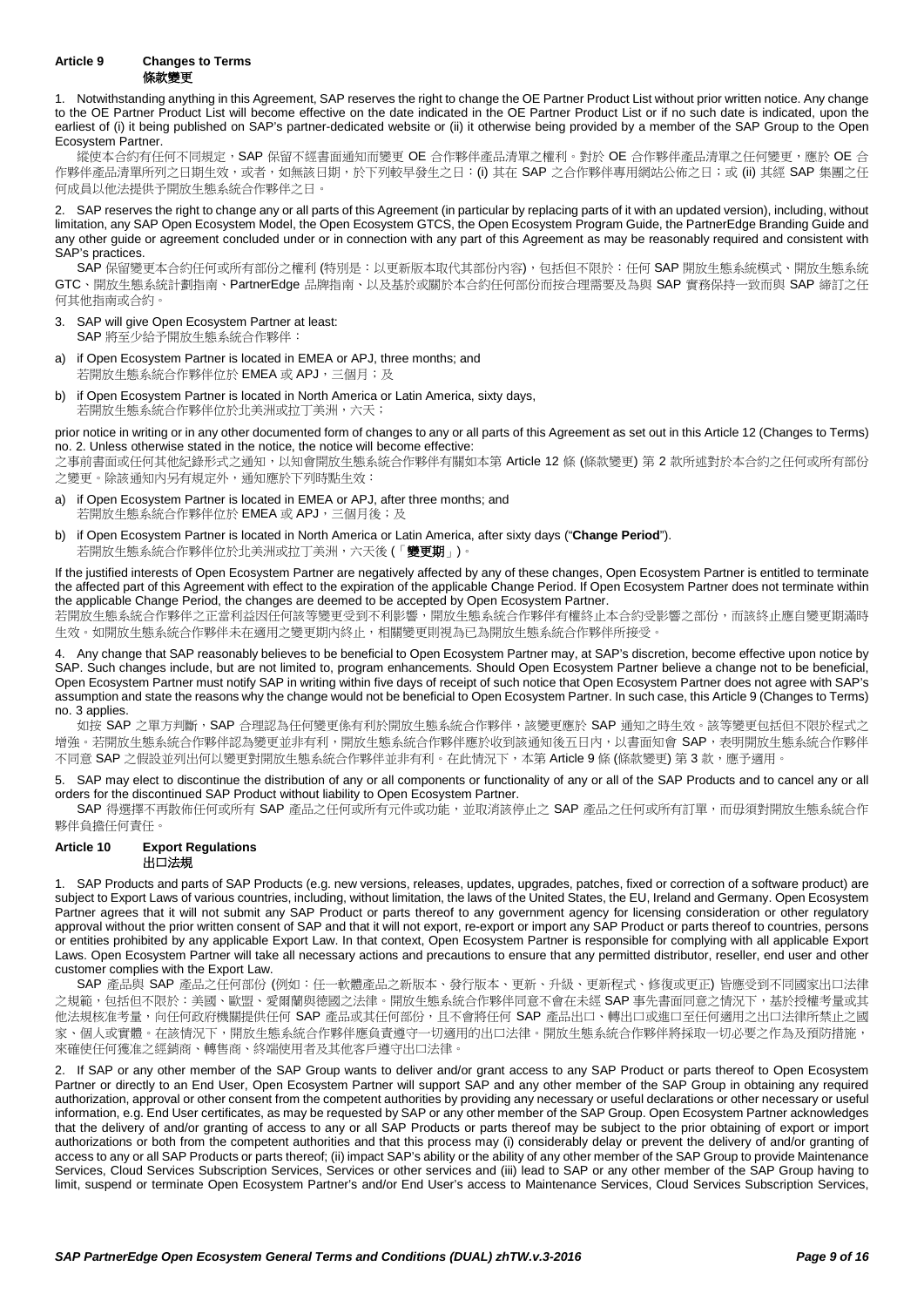# Services or other services.

SAP 或 SAP 集團之任何其他成員如欲就任何 SAP 產品或其任何部分,交付予開放生態系統合作夥伴或直接交付予終端使用者及/或授與存取權限, 開放生態系統合作夥伴將按 SAP 或 SAP 集團之任何其他成員之要求,協助 SAP 或 SAP 集團之任何其他成員,向具有管轄權之主管機關,取得任何 必要之授權、核可或其他認可,並提供任何必要或有用之聲明或其他必要或有用之資訊,例如:終端使用者之證書。開放生態系統合作夥伴確認,就 任何 SAP 產品或其部份之交付及/或授與存取權,可能須取決於是否已自有管轄權之主管機關取得出口或進口授權 (或二者),而該程序可能: (i) 大幅 延誤或導致任何 SAP 產品或其部份無法交付及/或無法授與存取權限;(ii) 對 SAP 或 SAP 集團之任何其他成員提供維護服務、雲端服務訂閱服務、服 務或其他服務的能力造成影響;及 (iii) 導致 SAP 或 SAP 集團之任何其他成員必須限制、中斷或終止提供維護服務、雲端服務訂閱服務、服務或其他 服務予開放生態系統合作夥伴及/或終端使用者。

3. If Open Ecosystem Partner wants to deliver and/or grant access to any SAP Product or parts thereof directly to an End User, it is Open Ecosystem Partner's sole responsibility to obtain any required authorization, approval or other consent from the competent authorities to comply with any applicable Export Law. SAP assumes no responsibility or liability for Open Ecosystem Partner's failure to obtain any such required authorization, approval or other consent. Open Ecosystem Partner acknowledges, that in case SAP or any other member of the SAP Group delivers and/or grants access to any SAP Product or parts thereof directly to an End User, this [Article 10](#page-8-0) (Export Regulations) no. [2](#page-8-3) applies especially, without limitation, regarding the provision of Maintenance Services, Cloud Services, Subscription Services, Services or other services. SAP will, upon Open Ecosystem Partner's reasonable request, provide any required information regarding a SAP Product or parts thereof originally provided by SAP or any other member of the SAP Group to Distributor or Open Ecosystem Partner. Open Ecosystem Partner acknowledges that SAP or any other member of the SAP Group may not be able to deliver and/or grant access to a SAP Product or parts thereof to the Open Ecosystem Partner in case the export, reexport or import of a SAP Product or parts thereof to Distributor, End User or both is prohibited by any applicable Export Law.

若開放生態系統合作夥伴欲直接交付任何 SAP 產品或其部份予終端使用者及/或授與存取權,開放生態系統合作夥伴應就向具有管轄權之主管機 關,取得任何必要之授權、核可或其他認可,以遵循任何適用之出口法律,自行承擔全部責任。SAP 就開放生態系統合作夥伴未能取得任何該等必要 之授權、核可或其他認可,概不負責。開放生態系統合作夥伴確認,若 SAP 或 SAP 集團之任何其他成員就任何 SAP 產品或其部份,直接交付予終端 使用者及/或授與存取權限,本第 [Article 10](#page-8-0) 條 (出口法規) 第 [2](#page-8-3) 款,應特別適用於 (且不以此為限) 有關維護服務、雲端服務、訂閱服務、本服務或其他 服務之提供。就 SAP 或 SAP 集團任何成員提供給經銷商或開放生態系統合作夥伴之所有 SAP 產品或其部分,凡經開放生態系統合作夥伴合理要求, SAP 將提供相關所需的資訊。開放生態系統合作夥伴確認, 倘若任何適用之出口法律, 禁止出口、轉出口或進口某項 SAP 產品或其部份予經銷商、 終端使用者或其二者,SAP 或 SAP 集團之任何其他成員可能無法交付 SAP 產品或其部份及/或授與存取權予開放生態系統合作夥伴。

- 4. Neither SAP nor any other member of the SAP Group assumes any responsibility or liability: SAP 或 SAP 集團之任何其他成員,均不會承擔以下各款情況所致生的責任或義務:
- a) for any delay caused in the delivery and/or granting of access to any or all SAP Products of parts thereof due to export or import authorizations or both having to be obtained from the competent authorities; 由於必須自具有管轄權的主管機關取得出口、進口或進出口授權,而導致任何 SAP 產品或其任何部份之交付及/或授與存取權限遭到任何延誤;
- b) if any required authorization, approval or other consent for the delivery of and/or granting of access to any or all SAP Products or parts thereof cannot be obtained from the competent authorities;

倘若任何 SAP 產品或其部份之交付及/或授與存取權限,需要取得必要之授權、核可或其他認可,卻未能自具有管轄權的主管機關取得;

- c) if the delivery of and/or granting of access to any or all SAP Products or parts thereof is prevented due to applicable Export Laws; and 倘若任何 SAP 產品或其部份之交付及/或授與存取權限,由於適用的出口法律未能辦理;及
- d) if access to Maintenance Services, Cloud Services Subscription Services, Services or other services has to be limited, suspended or terminated due to applicable Export Law.

倘若維護服務、雲端服務、訂閱服務、本服務或其他服務,由於適用的出口法律必須受到限制、中斷或終止。

5. SAP may terminate any or all part of this Agreement with one month's prior written notice if SAP or any relevant member of the SAP Group may not deliver or grant access to the SAP Products to Open Ecosystem Partner due to an embargo, trade sanction or other comparable restrictive measure, which is expected to be in place for six months or longer.

倘若由於預估可能持續達六個月或更久的禁運、貿易制裁或其他類似禁止措施,SAP 或 SAP 集團之任何相關成員可能無法交付 SAP 產品或授與 存取權予開放生態系統合作夥伴,SAP 得以一個月之事前書面通知終止本合約之任何部份或全部。

# **Article 11 Data Protection** 資料保護

1. Both Parties use information technology to store and process data concerning their business relationships. They must observe any applicable data protection laws.

雙方使用資訊技術,來儲存及處理與雙方商業關係有關之資料。雙方必須遵守任何適用之資料保護法律。

2. Both Parties are responsible for permitting the personal data to be processed and for protecting the rights of the data owner. 雙方應負責確使個人資料可被處理,並保護資料擁有者的權利。

3. Open Ecosystem Partner must ensure that each End User consents to the processing of its personal data by SAP for the purposes of fulfilling SAP´s obligations under this Agreement. Open Ecosystem Partner will indemnify SAP from any loss incurred by SAP out of any End User's claim if Open Ecosystem Partner fails to obtain such consent from an End User.

開放生態系統合作夥伴必須確使各該終端使用者同意讓 SAP 為履行 SAP 於本合約下之義務的目的,而為開放生態系統合作夥伴處理其個人資料。 若因開放生態系統合作夥伴未能取得任何終端使用者之同意,使 SAP 遭終端使用者索賠而產生任何損失,則開放生態系統合作夥伴應負責賠償。

#### <span id="page-9-0"></span>**Article 12 Compliance Obligations** 合規義務

1. Open Ecosystem Partner shall conduct operations in compliance with applicable laws, rules and regulations in exercising rights and obligations under any part of this Agreement. Laws may include but not be limited to the U.S. Foreign Corrupt Practices Act, the U.K. Bribery Act, and local anticorruption legislation that may apply. Open Ecosystem Partner shall comply with SAP's Partner Code of Conduct, or Open Ecosystem Partner may comply with its own code of conduct if comparable standards are established. The Open Ecosystem Partner is not listed by any government agency as debarred, suspended, proposed for suspension or debarment or otherwise determined to be ineligible for government procurement programs.

 開放生態系統合作夥伴應於行使本合約任何部份下之權利及履行義務時,遵守所有適用的法律、規則和規定,以開展其營運。法律包括但不限於: 美國境外反貪污行為法 (U.S. Foreign Corrupt Practices Act)、英國賄賂法 (U.K. Bribery Act) 及可能適用之當地反貪腐法規。開放生態系統合作夥伴應 遵守 SAP 之合作夥伴行為準則,或者,開放生態系統合作夥伴亦得適用其自身之行為準則 (倘若其所設立之標準與 SAP 之準則相類似)。任何政府機 構均未將開放生態系統合作夥伴列為禁止、暫停、或建議暫停或禁止、或無資格參與政府採購專案。

<span id="page-9-1"></span>2. In exercising rights and obligations under any part of this Agreement, Open Ecosystem Partner and anyone acting on Open Ecosystem Partner's behalf shall not make, offer, promise or authorize payment of anything of value directly or indirectly to any of the following Prohibited Parties for the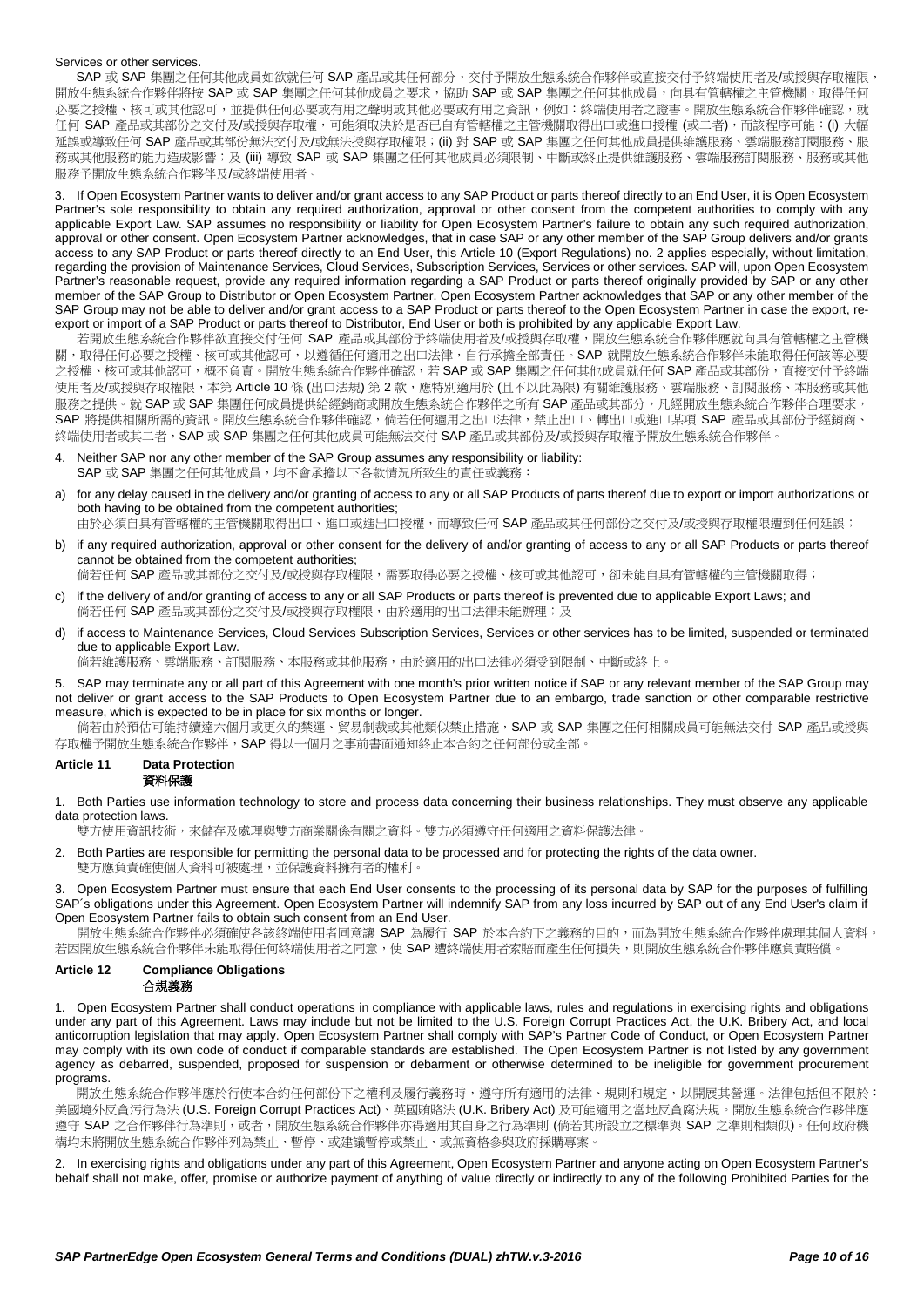#### purpose of unlawfully influencing their acts or decisions:

於行使本合約任何部份下之權利及履行義務時,開放生態系統合作夥伴及任何代表開放生態系統合作夥伴作為之人、不得對下列任一禁止對象給 予、支付或承諾提供或授權支付任何款項或有價之物,意圖非法影響其行為或決定:

- a) Employees, consultants, or representatives of the customer or prospect, 客戶或潛在客戶之員工、顧問或代表;
- b) Government officials or employees. 政府官員或員工;
- c) Political party officials or candidates, 政黨官員或候選人;
- d) Officers or employees of any public international organization, 任何國際公共組織的官員或員工;
- e) Immediate family member of such persons (or any other person) for the benefit of such persons. 為上述人員 (或任何其他人士) 之利益的直系家庭成員

Business entertainment conducted for the fulfillment of any part of this Agreement must be appropriate, transparent, compliant with policies of the guest's company, and absent of any appearance of an attempt to influence business decisions.

為履行本合約任何部份所為之商業款待,必須適當、透明並符合被款待公司之政策,且不得有任何企圖影響商業決定之情況。

3. Open Ecosystem Partner shall only have rights to delegate its obligations under this Agreement to subcontractors if expressly permitted under this Agreement. Open Ecosystem Partner shall require all subcontractors to agree to terms substantially similar to this [Article 12](#page-9-0) (Compliance Obligations) in writing. Open Ecosystem Partner must obtain SAP's prior written consent before paying any third party a commission, finder's fee, referral fee, success fee, or any similar payment for activities for purposes of securing business on behalf of SAP under any part of this Agreement, except pursuant to Open Ecosystem Partner's standard partner programs.

僅於本合約明文准許時,開放生態系統合作夥伴方有權將其基於本合約之義務委派予外包商執行。開放生態系統合作夥伴應使一切外包商以書面 同意遵循與本第 [Article 12](#page-9-0) 條 (合規義務) 規定類似之條款。除係依據開放生態系統合作夥伴之標準合作夥伴計劃外,開放生態系統合作夥伴為根據本 合約任何部份而代表 SAP 取得業務之活動,如需支付任何佣金、介紹費、轉介費、成交費或任何類似費用予任何第三方,開放生態系統合作夥伴應於 支付前,取得 SAP 之事前書面核可。

4. Open Ecosystem Partner shall not obtain on SAP´s behalf or provide to SAP any information which is not legally available in the Territory (as defined in the relevant SAP Open Ecosystem Schedule), or which is procurement-sensitive, proprietary, or classified, where there is reason to believe that possession of such information is unauthorized, illegal, or unethical.

 開放生態系統合作夥伴不得代表 SAP 獲取或向 SAP 提供於約定地區 (如相關 SAP 開放生態系統明細表之定義) 無法合法取得、或屬於獲取敏感、 專屬或機密的任何資訊 (倘若有理由相信擁有此類資訊屬於未經授權、違法或不道德)。

# **Article 13 Transferability and Subcontracting**

# <span id="page-10-0"></span>轉讓與分包

<span id="page-10-1"></span>1. Neither Party may without the other Party's prior written consent assign, novate, delegate, pledge, subcontract or otherwise transfer any part of this Agreement or any of its rights or obligations under any part of this Agreement to any third party, whether voluntarily or by operation of law, including by way of sale of assets, merger or consolidation, unless expressly otherwise agreed in the relevant SAP Open Ecosystem Schedule.

除相關 SAP 開放生態系統明細表另有明文規定外,未經他方事前書面同意,任一方不得將本合約之任何部份或其基於本合約任何部份之任何權利 或義務 (無論係自願或透過法律運作,包括藉由出售資產、合併或整併,皆然) 讓與、更新、委派、抵押、轉包或以他法轉讓予任何第三方。

- 2. Notwithstanding thi[s Article 13](#page-10-0) (Transferability and Subcontracting) no[. 1:](#page-10-1) 縱使本第 [Article 13](#page-10-0) 條 (轉讓與分包) 第 [1](#page-10-1) 款有任何不同之規定:
- a) SAP is free to assign, novate, pledge or otherwise transfer any part of this Agreement (in whole or in part) to any member of the SAP Group and in case of a Change of Control to the new persons or entities having Control over SAP. SAP will notify Open Ecosystem Partner of such transfer or intention to transfer without undue delay. Upon such transfer being effective, SAP will no longer be party to the transferred part of the Agreement, but only the SAP entity acting as transferee.

SAP 得將本合約之任何部份 (無論全部或一部) 自由讓與、更新、委派、抵押、轉包或以他法轉讓予 SAP 集團之任何成員,而倘若發生控制變更, 則可轉讓予對於 SAP 具有控制權之新的人士或實體。SAP 會從速將該轉讓或意圖轉讓知會開放生態系統合作夥伴。於該轉讓生效時,SAP 就本 合約所出讓之部份不再屬於合約當事人,僅有作為受讓方之 SAP 實體,方為合約當事人。

b) SAP may delegate, subcontract or otherwise transfer any of its rights or obligations under any part of this Agreement (in whole or in part) to any member of the SAP Group without notifying the Open Ecosystem Partner of such transfer. SAP and any member of the SAP Group may use third parties as sub-contractors for fulfilling any of their rights or obligations under any part of this Agreement. SAP will continue to be liable for such obligations.

SAP 得不待通知開放生態系統合作夥伴而委派、轉包或以他法轉讓其在本合約任何部份下之任何權利或義務 (無論全部或一部) 予 SAP 集團之任 何成員。SAP 及 SAP 集團之任何成員,得使用第三方擔任外包商,以履行其基於本合約之任何權利或義務。SAP 會持續為該等義務負責。

#### <span id="page-10-2"></span>**Article 14 Miscellaneous** 雄項

<span id="page-10-3"></span>1. Retention of data. With regard to business transactions covered by any part of this Agreement, Open Ecosystem Partner must retain any records for a period of ten years starting on 1st of January of the year following the year during which the data were transmitted or otherwise transferred, or for the minimum period prescribed by applicable law, whichever is longer. In addition, Open Ecosystem Partner must maintain during the term of any part of this Agreement and for three years thereafter current, complete and accurate reports on the number and location of all copies of the SAP Products it has distributed as well as on all of SAP's Confidential Information in its possession or in the possession of its Representatives.

資料保存。關於本合約任何部份所涵蓋之商業交易,開放生態系統合作夥伴必須自資料傳輸或以他法移轉之年度的次年 1 月 1 日起十年或相關法 律所訂之最低年限 (取其較長者) 內,保存其任何紀錄。此外,開放生態系統合作夥伴必須於本合約任何部份之期間及其後三年內,就其已經銷之 SAP 產品之所有複本之數量與地點,以及開放生態系統合作夥伴或其代表所持有之 SAP 機密資訊,保存一份最新、完整且正確之報告。

<span id="page-10-4"></span>2. Force Majeure. If the performance of any part of this Agreement or any obligation under it is prevented, restricted or interfered with by reason of any act of God, act of government, strike or labour dispute, failure of transportation, fire or flood or other casualty, internet or telecommunications failure, or failure of subcontractors or suppliers arising from a like cause or from any other cause beyond the reasonable control of the affected Party, the affected Party will be excused from such performance for so long as and to the extent that such force prevents, restricts or interferes with that Party's performance provided the affected Party:

不可抗力。若本合約任何部份之履行或其下之任何義務,由於天災、政府作為、罷工或勞資爭議、運輸中斷、火災、洪水或其他事故、網路或通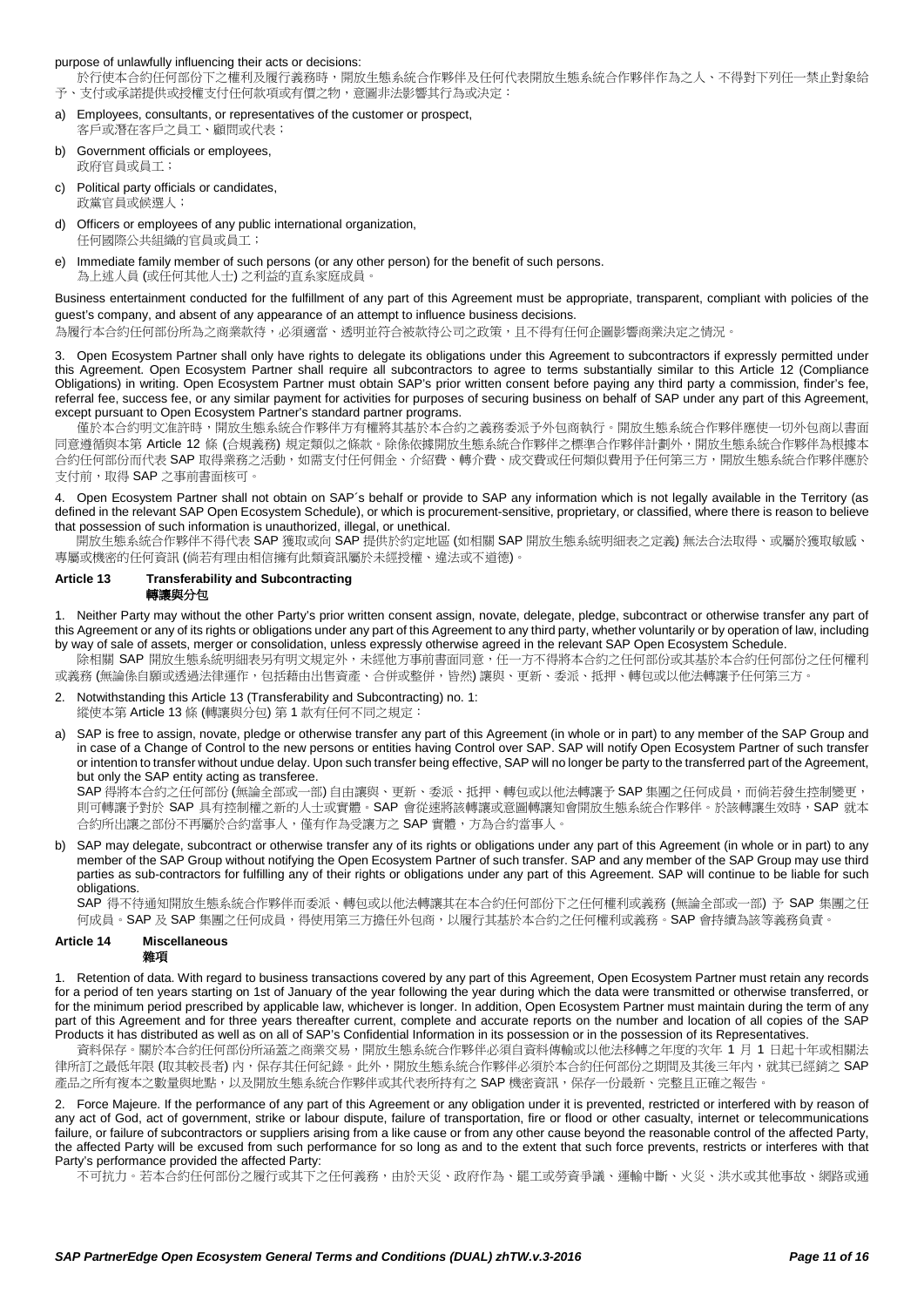訊中斷、或外包商或供應商發生類似事件、或由於任何其他超出受影響之一方可合理控制之事由,而未能履行、受到限制或干擾,受影響之一方於該 不可抗力妨礙、限制或干擾該方履行之期間及限度内,得免負履行之義務,惟該受影響之一方應:

a) provides prompt written notice of such interference, the nature of such interference and the expected duration of such interference to the other Party; and

就該事由、該事由之性質及預估影響之期間,立即以書面知會他方;及

resumes performing its obligations hereunder promptly following the removal of such interfering condition. 於該事由排除後,盡速繼續履行其在本合約下之義務

The existence of any of the conditions described as Force Majeure above, does not mean that any part of this Agreement is terminated. If any of these conditions continues for a period of more than three consecutive months, either Party may terminate any order concerning the affected SAP Product with one month's prior written notice to the other Party.

上述任一不可抗力情事之發生,並不當然意味著本合約之任何部份即告終止。若任何此等情事持續達到超過連續三個月,任一方得向他方以一個月之 事前書面通知,終止受影響之 SAP 產品之任何訂購單。

- 3. Remedies and Waiver. 救濟與棄權。
- a) No waiver will be valid against any Party hereto, unless made in writing and signed by the Party against whom enforcement of such waiver is sought and then only to the extent expressly specified therein.

除作成書面並經該棄權所欲執行之一方簽署 (在此情形下,其效力僅及於該書面所明示之內容) 外,任何棄權對本合約任一方均非有效。

b) The waiver by either Party of a breach of, non-compliance with or default in any of the provisions of this Agreement by the other Party may not be construed as a waiver of any succeeding breach, non-compliance or default of the same or other provisions; nor will any delay or omission on the part of either Party to exercise or avail itself of any right, power or privilege that is has or may have hereunder be operated as a waiver thereof; nor will any single or partial exercise of any right, power or privilege prevent any further or other exercise thereof or the exercise of any other right, power or privilege.

任一方放棄追究另一方違反、未遵守或不履行本合約之任何條款,不得解釋為放棄追究另一方後續違反、未遵守或不履行相同或其他條款;任一 方在執行或利用自身於本合約下享有或可能享有的任何權利、權力或權限方面若有延遲或遺漏,不得視為放棄對另一方違反、未遵守或不履行行 為的追究;對於任何權利、權力或權限之任何單一或部份之行使,不得妨礙就該權利、權力或權限之任何進一步或其他部份之行使,亦不得妨礙 任何其他權利、權力或權限之行使。

c) Where this Agreement expressly states that particular acts or omissions of SAP or Open Ecosystem Partner pursuant to a particular term or condition of this Agreement are a "material breach," that designation is for purposes of specificity and clarity. Such designation is not a waiver by SAP or Open Ecosystem Partner to claim that other acts or omissions under other terms or conditions of this Agreement are material breaches. 如本合約明白列出 SAP 或開放生態系統合作夥伴之特定作為或不作為,根據本合約特定條款或條件,構成「重大違約」,該等規定旨在明確及釐 清條款而設。該等規定並非代表 SAP 或開放生態系統合作夥伴,放棄其主張本合約下其他條款與條件之其他作為或不作為構成重大違約之權利。

#### <span id="page-11-1"></span>4. Partial Invalidity. If any provision of this Agreement is or becomes wholly or in part illegal, invalid or unenforceable, the illegality, invalidity or unenforceability of such provision will not affect the other provisions of this Agreement, which will remain in full force and effect. The illegal, invalid or unenforceable provision will be replaced by a valid and enforceable provision which approximates as closely as possible the intent of the invalid or unenforceable provision. This will also apply in cases of contractual gaps.

部份無效。若本合約條款已 (變得) 完全或部分非法、無效或不可強制執行,此條款的非法性、無效性或不可強制執行性不得影響本合約的其他條 款,這些其他條款仍將保持完全效力。非法、無效或不可強制執行之條款將由有效且可強制執行的條款替代,該有效且可強制執行的條款應儘量貼近 無效或不可強制執行條款之意圖。此亦適用於存在契約差距之情況

5. Entire Agreement. This Agreement constitutes the complete and exclusive understanding of the Parties with respect to the subject matter hereof, and supersede all prior sales proposals, negotiations, agreements and other representations, discussions or communications, whether oral or written, including but not limited to, any letters of understanding the Parties may have executed in contemplation of this Agreement. Each Party acknowledges that it is entering into the Agreement as a result of its own independent investigation and not as a result of any representation of the other Party not contained herein.

完整合意。本合約構成雙方間就標的事項唯一且完整之合意,並取代先前所有口頭或書面之銷售提案、協商、合意及其他聲明、討論或溝通,包 括但不限於雙方為籌書本合約已簽署之任何意向書。各方確認,本合約之訂立係根據其自身的獨立調查,而非因本文中未包含另一方的任何聲明而為 之。

6. Costs and Expenses. Each Party will bear its own costs, charges, fees and expenses (including fees for legal or other advisers). 費用與開支。各方將負擔其自己之費用、支出、花費及開支 (包括律師或其他顧問之費用)

7. Counterparts. The Master Open Ecosystem Agreement, any SAP Open Ecosystem Schedule and any other part of this Agreement may be signed in one or more counterparts, each of which will be considered an original but all of which together form one and the same instrument and will be treated as if the signatures on the counterparts were on a single copy. The Master Open Ecosystem Agreement, any SAP Open Ecosystem Schedule and any other part of this Agreement may be validly executed by means of transmission of signed facsimile, pdf or any other documented form for which a process has been provided by SAP. Signatures sent by fax, pdf, email or other electronic means for which a process has been provided by SAP will be deemed original signatures.

合約份數。本開放生態系統主約、任何 SAP 開放生態系統明細表及本合約之任何其他部份得簽署一式一份或數份,每份均為正本,並共同構成一 份完整文書,如同所有簽名均簽在同一正本上。本開放生態系統主約、任何 SAP 開放生態系統明細表及本合約之任何其他部份,得透過傳送經署名之 傳真、pdf 或由 SAP 提供流程之任何其他紀錄方式為之。以傳真、pdf、電子郵件或由 SAP 提供流程之任何其他電子方式傳送之簽名,應視為原始簽 名。

8. Effective Date. If a Party signs a part of this Agreement but fails to date its signature, the date that the other Party receives the signing Party's signature will be deemed to be the date on that the signing Party signed that part of the Agreement.

生效日期。若一方先行簽署本合約之一部,但未於簽署時將其簽名之日期記入,另一方收到簽署方已署名之合約正本之日,應視為係該簽署方在 本合約該部分署名之日。

<span id="page-11-0"></span>9. Amendments. Any modification, amendment or supplement to this Agreement (including this [Article 14](#page-10-2) (Miscellaneous) no. [9](#page-11-0) must be made in writing or in any other documented form for which a process has been provided by SAP.

修訂。對本合約的任何修改、修訂或補充 (包括本第 [Article 14](#page-10-2) 條 (雜項) 第 [9](#page-11-0) 款), 必須以書面形式或由 SAP 提供流程之任何其他可紀錄形式為之。

<span id="page-11-2"></span>10. WAIVER OF JURY TRIAL. EACH PARTY HEREBY WAIVES ANY RIGHT IT MAY HAVE TO A TRIAL BY JURY IN ANY LITIGATION COMMENCED UNDER OR IN CONNECTION TO ANY PART OF THIS AGREEMENT.

放棄陪審團審理。於本合約下或與其任何部份有關之任何訴訟中,各方茲此放棄其得請求由陪審團審理之任何權利。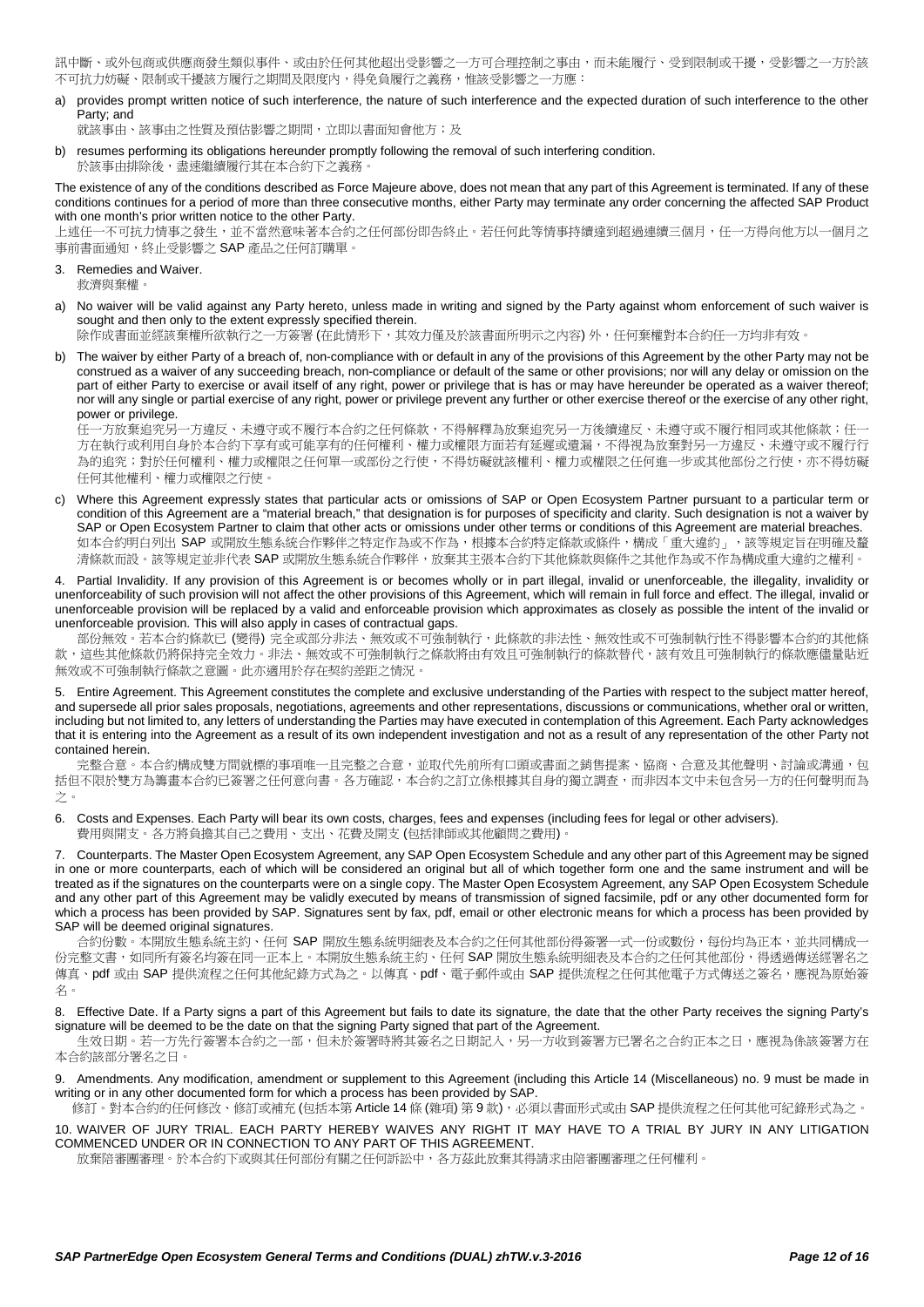11. Priority of Agreements. The following decending order of precedence will apply, in the event of any conflict or inconsistency between parts of the Agreement: (a) the applicable SAP Open Ecosystem Schedule; (b) the applicable SAP Open Ecosystem Model; (c) the Master Open Ecosystem Agreement; (d) the Open Ecosystem GTCS; (e) the Open Ecosystem Program Guide; and (f) the PartnerEdge Branding Guide.

適用順序。若本合約各部份間有任何牴觸或不一致,應按下列次序決定其優先順序: (a) 適用之 SAP 開放生態系統明細表; (b) 適用之 SAP 開放 生態系統模式;(c) 開放生態系統主約;(d) 開放生態系統 GTC;(e) 開放生態系統計劃指南;以及 (f) PartnerEdge 品牌指南

12. Partner Terms. Any purchase order, shrink- or click-wrap or other document issued by Open Ecosystem Partner is for administrative convenience only. In the event of any conflict between the provisions of this Agreement and any pre-printed terms contained in any purchase order, shrink- or clickwrap or other document issued by the Open Ecosystem Partner, the provisions of this Agreement prevail and govern and any new additional, conflicting or inconsistent terms and conditions in the purchase order, shrink- or click-wrap or other document will be inapplicable.

合作夥伴條款。開放生態系統合作夥伴所發出的任何訂購單、產品隨附之點選同意合約或其他文件,僅是為了方便行政管理。若本合約之規定與 開放生態系統合作夥伴所發出任何訂購單、產品隨附之點選同意合約或其他文件內之預先印制條款有任何牴觸,應以本合約之規定為準,且訂購單、 產品隨附之點選同意合約或其他文件內,任何新增的額外、牴觸或不一致之條款與條件,概不適用。

13. Survival. Part 1 - [Article 2](#page-3-0) (Confidentiality), Part 1 - [Article 6](#page-6-3) (Audit), Part 1 - [Article 8](#page-7-0) (Effects of Termination), Part 1 - [Article 14](#page-10-2) no[. 1](#page-10-3) (Retention of data), Part 1 – [Article 14](#page-10-2) no. [4](#page-11-1) (Partial Invalidity), Part 1 - [Article 14](#page-10-2) no. [10](#page-11-2) (Waiver of Jury Trial), Part 2 - [Article 1](#page-12-0) (Limitation of Liability), Part 2 - [Article 2](#page-13-1) (Performance Warranty), Part 2 - [Article 3](#page-13-0) (Reservation of title, rights and interest), Part 2 - [Article 7](#page-15-0) (Governing Law and Jurisdiction) of will survive any termination of any part of this Agreement.

條款存續。第 1 部份 - 第 [Article 2](#page-3-0) 條 (保密)、第 1 部份 - 第 6 條 (稽核)、第 1 部份 - 第 [Article 8](#page-7-0) 條 (終止之效力)、第 1 部份 - 第 [Article 14](#page-10-2) 條第 [1](#page-10-3) 款 (資料保存)、第 1 部份 - 第 [Article 14](#page-10-2) 條第 [4](#page-11-1) 款 (部份無效)、第 1 部份 - 第 [Article 14](#page-10-2) 條第 [10](#page-11-2) 款 (放棄陪審團審理)、第 2 部份 - 第 [Article 1](#page-12-0) 條 (責任 限制)、第 2部份 - 第 [Article 2](#page-13-1) 條 (履約保證)、第 2 部份 - 第 [Article 3](#page-13-0) 條 (所有權、權利與權益之保留)、第 2 部份 - 第 [Article 7](#page-15-0) (準據法和管轄權), 應 於本合約之任何部份終止後,繼續有效。

# **PART 2 – Country specific Terms and Conditions** 第 **2** 部分 **-** 國家**/**地區特定之條款與條件

# <span id="page-12-0"></span>**Article 1 Limitation of Liability** 責任限制

1. Not Responsible. SAP AND ITS LICENSORS WILL NOT BE LIABLE FOR ANY CLAIMS OR DAMAGES ARISING FROM INHERENTLY DANGEROUS USE OF ANY OF THE SAP PRODUCTS DISTRIBUTED, POSITIONED OR PROVIDED UNDER OR IN CONNECTION WITH ANY PART OF THIS AGREEMENT.

無須承擔責任。SAP 及其授權者就基於或有關本合約任何部份而經銷、放置或提供之任何 SAP 產品,因其本身具危險性之用途所生之索賠或損 害,概不負責。

<span id="page-12-1"></span>2. Exclusion of Damages; Limitation of Liability. ANYTHING TO THE CONTRARY HEREIN NOTWITHSTANDING, EXCEPT FOR DAMAGES RESULTING FROM (a) UNAUTHORIZED USE OR DISCLOSURE OF CONFIDENTIAL INFORMATION; (ii) FRAUD OR WILLFUL MISCONDUCT; AND (c) DEATH OR PERSONAL INJURY ARISING FROM EITHER PARTY'S GROSS NEGLIGENCE OR ARISING FROM EITHER PARTY'S WILLFUL MISCONDUCT,

損害排除;責任限制。即使本合約中有任何其他相反規定,除了損害是起因於 (a) 未經授權使用、披露機密資訊;(ii) 詐欺或不當行為;及 (c) 因任一方之重大過失或不當行為而造成的死亡或人身傷害,

UNDER NO CIRCUMSTANCES AND REGARDLESS OF THE NATURE OF ANY CLAIM WILL SAP, ITS LICENSORS OR OPEN ECOSYSTEM PARTNER BE LIABLE TO EACH OTHER OR ANY OTHER PERSON OR ENTITY FOR AN AMOUNT IN EXCESS OF: 在任何情況下,且無論任何索賠之性質為何,SAP、其授權者或開放生態系統合作夥伴,皆無須對他方或任何其他人士或實體就任何超出以下數額之 金額負責:

- i. IN CASE OF THE DISTRIBUTION OF SOFTWARE, THE LICENSE FEES PAID UNDER THE RELEVANT SAP OPEN ECOSYSTEM MODEL BY OPEN ECOSYSTEM PARTNER TO DISTRIBUTOR OR SAP FOR THE SOFTWARE DIRECTLY CAUSING THE DAMAGES; OR 如屬經銷軟體,開放生態系統合作夥伴基於相關 SAP 開放生態系統模式,就直接造成損害之軟體已付予經銷商或 SAP 的授權費用;或
- ii. IN CASE OF THE DISTRIBUTION OF CLOUD SERVICES OR MAINTENANCE SERVICES, THE LICENSE FEES PAID UNDER THE RELEVANT SAP OPEN ECOSYSTEM MODEL BY OPEN ECOSYSTEM PARTNER TO DISTRIBUTOR OR SAP IN THE TWELVE MONTHS PERIOD IMMEDIATELY PRECEEDING THE EVENTS GIVING RISE TO THE CLAIM FOR THE CLOUD SERVICES OR MAINTENANCE SERVICES DIRECTLY CAUSING THE DAMAGES,

如屬經銷雲端服務或維護服務,開放生態系統合作夥伴基於相關 SAP 開放生態系統模式,就直接造成損害之雲端服務或維護服務的事件發生 前十二個月內所支付予經銷商或 SAP 之授權費用;

OR BE LIABLE IN ANY AMOUNT FOR SPECIAL, INCIDENTAL, CONSEQUENTIAL, OR INDIRECT DAMAGES, LOSS OF GOOD WILL OR PROFITS, WORK STOPPAGE, DATA LOSS, COMPUTER FAILURE OR MALFUNCTION, ATTORNEYS' FEES, COURT COSTS, INTEREST OR EXEMPLARY OR PUNITIVE DAMAGES.

亦不就任何附隨、衍生或間接之損害,或商譽或利潤之損失、作業停工、資料喪失、電腦當機或故障、律師費、庭審費、利息、懲戒性或懲罰性之損 失賠償負責。

THE ABOVE MENTIONED LIMITATIONS OF LIABILITY WILL NOT APPLY REGARDING OPEN ECOSYSTEM PARTNER'S LIABILITY TOWARDS SAP OR ITS LICENSORS IF OPEN ECOSYSTEM PARTNER IS FOUND TO HAVE (i) MADE UNAUTHORIZED COPIES OF A SAP PRODUCT, (ii) MISAPPROPRIATED A SAP PRODUCT, OR (iii) DISTRIBUTED, POSITIONED OR PROVIDED A SAP PRODUCT TO A THIRD PARTY IN VIOLATION OF ANY PART OF THIS AGREEMENT.

倘若經查開放生態系統合作夥伴有下列任一情事,上述責任限制,就開放生態系統合作夥伴對 SAP 或其授權者應負之責任,並無適用:(i) 就任何 SAP 產品製作未經授權之複本;(ii) 盜用任何 SAP 產品;或 (iii) 違反本合約任何部份而將任何 SAP 產品經銷、放置或提供予任何第三方

The provisions of this Agreement allocate the risks between SAP and Open Ecosystem Partner. The license fees paid by Open Ecosystem Partner to Distributor or SAP reflect this allocation of risk and the limitations of liability herein. It is expressly understood and agreed that each and every provision of this Agreement which provides for a limitation of liability, disclaimer of warranties or exclusion of damages, is intended by the Parties to be severable and independent of any other provision and to be enforced as such.

本合約條款分配 SAP 與開放生態系統合作夥伴之間的風險。開放生態系統合作夥伴向經銷商或 SAP 支付之授權費用反映此一風險分配及其責任限制。 雙方當事人明確理解並同意,本合約每一提供的責任限制、不擔保聲明或損害排除條款,按雙方之意向,獨立於其他條款並將如是執行。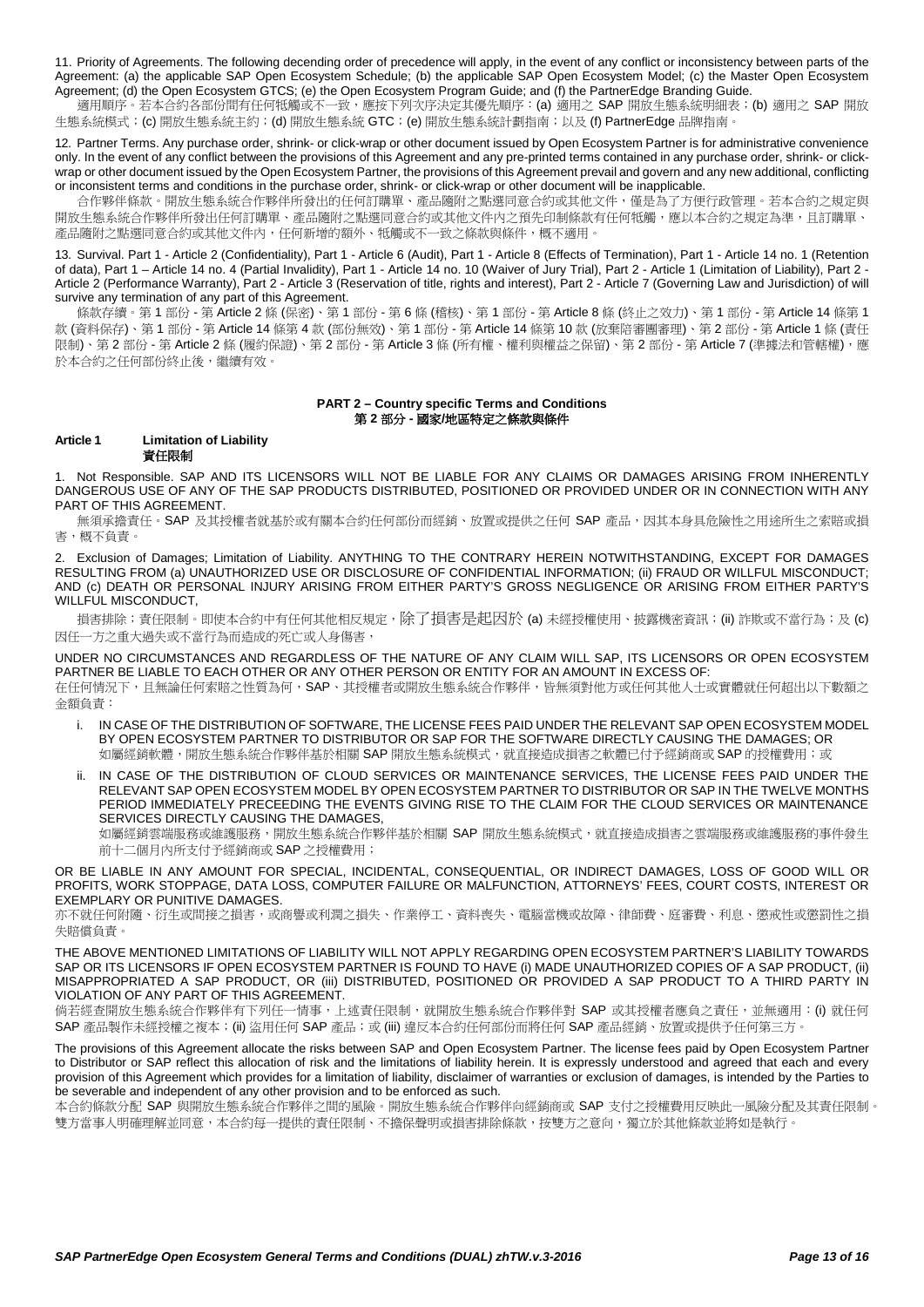3. Exclusions and Limitations for Third Party Software. SUBJECT TO THE EXCLUSION OF DAMAGES STATED IN [Article 1](#page-12-0) (LIMITATION OF LIABILITY) NO[. 2](#page-12-1) AND WITH RESPECT TO THIRD PARTY SOFTWARE, UNDER NO CIRCUMSTANCES AND REGARDLESS OF THE NATURE OF ANY CLAIM WILL SAP OR ITS LICENSORS' BE LIABLE FOR AN AMOUNT IN EXCESS OF THE LICENSE FEES PAID UNDER THE RELEVANT SAP OPEN ECOSYSTEM MODEL BY OPEN ECOSYSTEM PARTNER TO DISTRIBUTOR OR SAP FOR THE THIRD PARTY SOFTWARE DIRECTLY CAUSING THE DAMAGES.

第三方軟體之例外狀況與限制。在不違反第 [Article 1](#page-12-0) 條 (責任限制) 第 項所述除外損害規定之前提下,[2](#page-12-1) 且就第三方軟體而言,在任何情況下,且 無論任何索賠之性質為何,SAP 與其授權者皆毋須就任何超出開放生態系統合作夥伴基於相關 SAP 開放生態系統合模式,就直接造成損害之第三方 軟體向經銷商或 SAP 已付之授權費用的金額負責。

4. Time bar. Open Ecosystem Partner must initiate a cause of action for any claim(s) arising out of or relating to any part of this Agreement and its subject matter within one year from the date when Open Ecosystem Partner knew, or should have known after reasonable investigations, of the facts given rise to the claim(s).

時間限制。開放生態系統合作夥伴必須自知悉或經合理調查後應能知悉導致索賠之事實起一年內,提出關於本合約任何部份及其系爭事項之任何 索賠。

5. Extension to group members. Any limitations to the liability and obligations of SAP according to thi[s Article 1](#page-12-0) (Limitation of Liability) will also apply for the benefit of any member of the SAP Group and their respective licensors.

延伸至集團成員。依據本第 [Article 1](#page-12-0) 條 (責任限制),對於 SAP 責任與義務的限制,還應適用於 SAP 集團之任何成員及其各自授權人的利益。

#### <span id="page-13-1"></span>**Article 2 Performance Warranty** 履約保證

SAP AND ITS LICENSORS DISCLAIM ALL REPRESENTATIONS, WARRANTIES, CONDITIONS OR GUARANTEES WITH RESPECT TO ANY SAP PRODUCT EXPRESS OR IMPLIED, INCLUDING WITHOUT LIMITATION ANY IMPLIED WARRANTIES OF MERCHANTABILITY, QUALITY, FITNESS FOR A PARTICULAR PURPOSE OR NON-INFRINGEMENT OF THIRD PARTY RIGHTS, EXCEPT TO THE EXTENT THAT ANY WARRANTIES IMPLIED BY LAW CANNOT BE VALIDLY WAIVED.

SAP 及其授權人免除關於任何 SAP 產品的一切明示或默示之聲明、擔保、條件或保證責任,包括但不限於任何適售性、品質、特定目的之適用性或 未侵害第三方權利之默示擔保,但法定不得排除之默示擔保不在此限。

## <span id="page-13-0"></span>**Article 3 Reservation of title, rights and interest** 所有權、權利與權益之保留

1. The SAP Products and SAP's Confidential Information and all title, rights and interest, especially, without limitation, any Intellectual Property Rights embodied in the SAP Products and SAP's Confidential Information are the sole and exclusive property of the SAP Group or their licensors, subject to any rights, title or interest expressly granted to Open Ecosystem Partner in the applicable SAP Open Ecosystem Model. Unless Open Ecosystem Partner is working under a valid SAP development license, Open Ecosystem Partner is not permitted to modify or otherwise make derivative works of any SAP Product. Any such unauthorized works developed by Open Ecosystem Partner, and any Intellectual Property Rights embodied therein, will be the sole and exclusive property of SAP or any other member of the SAP Group as requested by SAP.

SAP 產品與 SAP 機密資訊和 SAP 產品與 SAP 機密資訊內所含之一切權利、所有權與權益 (特別是且不限於:任何智慧財產權),皆為 SAP 集團 或其等授權人之唯一且專屬財產,但以不違反相關 SAP 開放生態系統模式所明示授權予開放生態系統合作夥伴之任何權利、所有權與權益為前提。除 非開放生態系統合作夥伴係基於一項有效之 SAP 開發授權而作業,開放生態系統合作夥伴不得就任何 SAP 產品進行修改或以他法製作其衍生作品。 開放生態系統合作夥伴開發之任何上述未授權作品及其本身之智慧財產權,皆應如 SAP 所要求歸 SAP 或 SAP 集團任何其他成員所專有。

2. Open Ecosystem Partner is not entitled to copy, translate, disassemble, decompile, reproduce or reverse engineer any SAP Product nor create or attempt to create the source code from the object code of a SAP Product in any manner or take any other measure for the purposes of obtaining the source code of a SAP Product,

開放生態系統合作夥伴無權複製、轉譯、反組譯、反編譯任何 SAP 產品或進行還原工程,亦不得以任何方式從 SAP 產品之目的碼建立或試圖建 立來源碼,或採取任何其他措施以取得任何 SAP 產品之來源碼

unless such action is indispensable to obtain information necessary to achieve interoperability of a SAP Product with an independently created computer program and SAP or any other member of the SAP Group has not provided such information to Open Ecosystem Partner within a reasonable period of time, despite a prior written request by Open Ecosystem Partner. Information obtained through such action may not be: 但該作為如係為取得能使 SAP 產品與一套獨立開發之電腦程式互通之必要資訊所不可或缺者,而開放生態系統合作夥伴雖已為事前書面請求,但 SAP 或 SAP 集團之任何其他成員未於合理期限內提供該等資訊予開放生態系統合作夥伴,不在此限。經由此等作為取得之資訊不得:

- used for purposes other than to achieve interoperability of the independently created computer program; 供作與一套獨立開發之電腦程式互通以外之用途加以使用;
- b) given to third parties, unless this is necessary to establish interoperability of the independently created computer program; and 除為與一套獨立開發之電腦程式互通而有必要外,交付予任何第三方;及
- c) used for the development, creation or marketing of computer programs similar to the relevant SAP Product or for any other act which infringe SAP's Intellectual Property Rights.

用於開發、建立或行銷與相關 SAP 產品相似之電腦程式,或用於侵害 SAP 智慧財產權之任何其他作為。

3. If Open Ecosystem Partner wishes to exercise any right to reverse engineer to ensure interoperability in accordance with applicable law, Open Ecosystem Partner must provide prior written notice to SAP and permit SAP, at its option, to make an offer to provide information and assistance reasonably required to ensure interoperability of a SAP Product with other independently created computer program for a fee to be mutually agreed upon.

若開放生態系統合作夥伴欲依相關法律,行使任何還原工程的權利以確保互通性,開放生態系統合作夥伴應首先向 SAP 提供書面通知,並允許 SAP 自行決定提供所需資訊及合理協助,以確保 SAP 產品與其他獨立開發之電腦程式之互通性;如有需要,得依雙方合意收取費用。

4. Open Ecosystem Partner must not change or remove SAP's copyright and authorship notices attached to or relating to any SAP Product. 開放生態系統合作夥伴不得變更或移除 SAP 置於任何 SAP 產品的著作權及作者聲明。

#### **Article 4 Insurance** 保險

1. While performing any work or providing products or services related to any part of this Agreement, Open Ecosystem Partner must maintain, at its own expense, for Open Ecosystem Partner and its personnel, insurance coverage in accordance with any applicable statutory requirements. In addition, Open Ecosystem Partner must maintain the following insurance with financially stable insurance companies permitted to do business in the jurisdictions where the work, products or services will be provided:

於履行本合約有關之任何工作或提供產品或服務時,開放生態系統合作夥伴必須按照任何相關的法律規定,自費為開放生態系統合作夥伴及其所 屬人員投保保險。此外,開放生態系統合作夥伴必須向財務狀況穩定、且獲准得在工作、產品或服務所會提供之地區營業之保險公司,投保下列保險: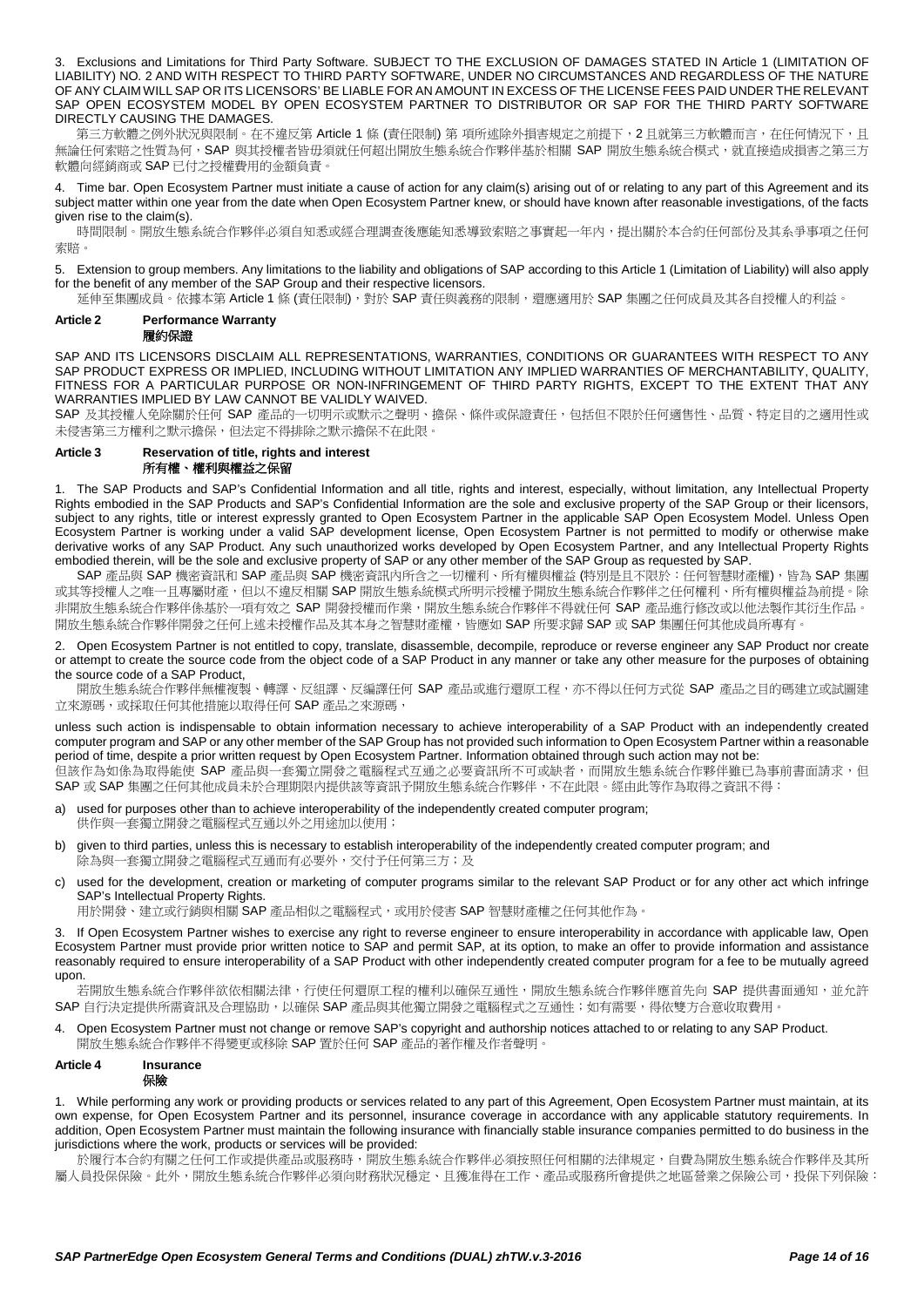- a) commercial general liability with a limit of US\$1,000,000 per occurrence and US\$2,000,000 in general aggregate including, but not limited to, coverage for bodily injury, property damage, products and completed operations, premises/operations, and contractual liabilities; and a) 商業綜合保險 (每一事故理賠上限為 US\$1,000,000,而總累計理賠上限為 US\$2,000,000),其保險範圍包括但不限於:人身傷害、財產損害、 產品及完工責任、公共意外責任及契約責任;及
- b) professional liability (errors & omissions) with a limit of US\$1,000,000\* per claim and in the aggregate covering claims arising out of errors or omissions in connection with products or services provided by Open Ecosystem Partner. The policy shall have a retroactive date on or before the Effective Date of the Master Open Ecosystem Agreement or the date of Open Ecosystem Partner's first delivery of products or professional service, whichever is earlier. Open Ecosystem Partner shall use commercially reasonable efforts to maintain such coverage for at least two years following final delivery of products or services.

b) 專業責任保險 (錯誤與疏漏) (每一索賠及就所有保險範圍內因開放生態系統合作夥伴所提供之產品或服務的錯誤或疏漏之總累計理賠上限為 US\$1,000,000\*)。該等保險應溯及自開放生態系統主約之生效日,或開放生態系統合作夥伴首次交付產品或提供專業服務之日 (以孰先發生者為準) 起生效。開放生態系統合作夥伴應盡商業上合理努力,於最後交付產品或提供服務後至少兩年內持續投保該等保險。

\*In the event that Open Ecosystem Partner's gross annual revenues associated with the SAP partnership exceed US\$1,000,000 (or equivalent in foreign currency), Open Ecosystem Partner is required to increase its policy limits in the following way:

\*若開放生態系統合作夥伴與 SAP 合作關係有關之年度營收總額超過 US\$1,000,000 (或其他外國貨幣之等值數額),開放生態系統合作夥伴應按下述方 式增加其保險的理賠上限:

| Revenue                         | Professional Liability Policy Limit |
|---------------------------------|-------------------------------------|
|                                 |                                     |
| 營收                              | 專業責任保險理賠上限                          |
|                                 |                                     |
| US\$1,000,001 - US\$5,000,000   | US\$3,000,000 per claim             |
|                                 |                                     |
| US\$1,000,001 - US\$5,000,000   | 每一索賠 \$3,000,000                    |
|                                 |                                     |
| US\$5,000,001 - US\$10,0000,000 | US\$6,000,000 per claim             |
|                                 |                                     |
| US\$5,000,001 - US\$10,0000,000 | 每一索賠 \$6,000,000                    |
|                                 |                                     |
| US\$10,000,001 and above        | US\$10,000,000 per claim            |
|                                 |                                     |
| US\$10,000,001 以上 (含)           | 每一索賠 \$10,000,000                   |
|                                 |                                     |
|                                 |                                     |

2. Upon request, Open Ecosystem Partner must provide SAP with a properly executed certificate of insurance evidencing existence of required coverages and will notify SAP no less than thirty days in advance, of any reduction or cancellation. SAP's failure to monitor compliance or to object to noncompliance or unsatisfactory compliance with any terms of the aforementioned requirements does not modify or waive Open Ecosystem Partner's obligations in any way. Policies specified above may be maintained with limits listed in other foreign currencies, as long as they are equivalent to the amounts required herein. SAP reserves the right to review the insurance requirements at any point in time and make changes in order to address additional exposures, which may exist as a result of Open Ecosystem Partner's provision of products or services related to any part of this Agreement.

經要求,開放生態系統合作夥伴必須提供一份經適當簽署之保險憑證予 SAP,證明其投保已涵蓋所需之保障範圍,並會於降低保額或中斷投保時 以事前至少三十日之通知,知會 SAP。就未遵守或未滿足前述規定, SAP 如未能予以監控或提出異議,並不以任何方式構成對開放生態系統合作夥伴 該等義務之修改或棄權。投保上述保險時,其理賠限額得採與本條所述之金額等值之外國貨幣計算。SAP 保留在任何時刻就保險規定進行審查之權利, 並得為處理由於開放生態系統合作夥伴所提供關於本合約任何部份之產品或服務所致生的額外風險,予以變更

3. None of the requirements contained herein as to types or limits are intended to, and shall not in any manner, limit, qualify or quantify the liabilities and obligations assumed by Open Ecosystem Partner under any part of this Agreement.

。<br>本條所述關於險種或理賠上限之規定,並非有意、且不得以任何方式就開放生態系統合作夥伴基於本合約任何部份所承擔之責任與義務,進行限 縮、減輕或量化。

## **Article 5 Other Mandatory Local Terms** 其他當地強制規定

Governing language. This Agreement may be executed in the English language alone or may be executed in both the Chinese and English languages. In the event that both the Chinese and English versions are executed, and there are different interpretations of the same provision or actual contradictions, the meanings of the English version shall prevail.

準據語言。本合約可能僅以英文發署,或分別以中文及英文簽署。如同時簽署中文版及英文版時,且中英文版中就相同條款之解釋有所歧義或兩者互 相抵觸時,應以英文版為準。

<span id="page-14-0"></span>

| Article 6 | <b>Notices</b> |
|-----------|----------------|
|           | 通知             |

1. Notice in writing. Any notice or other communication under or in connection with any part of this Agreement must be made in writing and, unless otherwise explicitly stated, may be made by fax or letter and must be addressed as set out in Article 5 (Contact Details) of the Master Open Ecosystem Agreement (or to such other changed address, fax number or addressee as a Party may designate e.g. by changing the details in the partner relationship management system).

書面通知。基於或關於本合約任何部份之任何通知或其他通訊,應以書面為之,且除另有明文規定外,得以傳真或信函送達至開放生態系統主約 第 5 條所述 (通訊資料) 之收件地址、傳真號碼或收件人 (或至一方所指定之其他不同地址、傳真號碼或收件人 - 例如於合作夥伴管理系統變更其通訊 資料)。

2. Delivery. Any notice or other communication made or delivered by one Party to another under or in connection with any part of this Agreement will only be effective when received in legible form.

交付。基於或關於本合約任何部份而由一方向他方為任何通知或其他通訊,僅可在其收受時屬清晰可閱形式,方為有效。

- 3. Change of address: Each Party must give the other prompt notice of any change of address, fax number or addressee.
	- 地址變更:任一方如就地址、傳真號碼或收件人有任何變更,應盡速通知他方。

4. Electronic communication. Any notice or other communication under or in connection with any part of this Agreement except for those notices and communications expressly mentioned in this Part 2 - [Article 6](#page-14-0) (Notices) no. [5](#page-15-1) below may be made by email or other electronic means if and as long as the Parties:

電子通訊。除本第 2 部份 - 第 [Article 6](#page-14-0) 條 (通知) 第 [5](#page-15-1) 款所明定之通知與通訊外,基於或關於本合約任何部份而為之任何通知或其他通訊,得採電 子郵件或其他電子方式傳送,只要雙方: